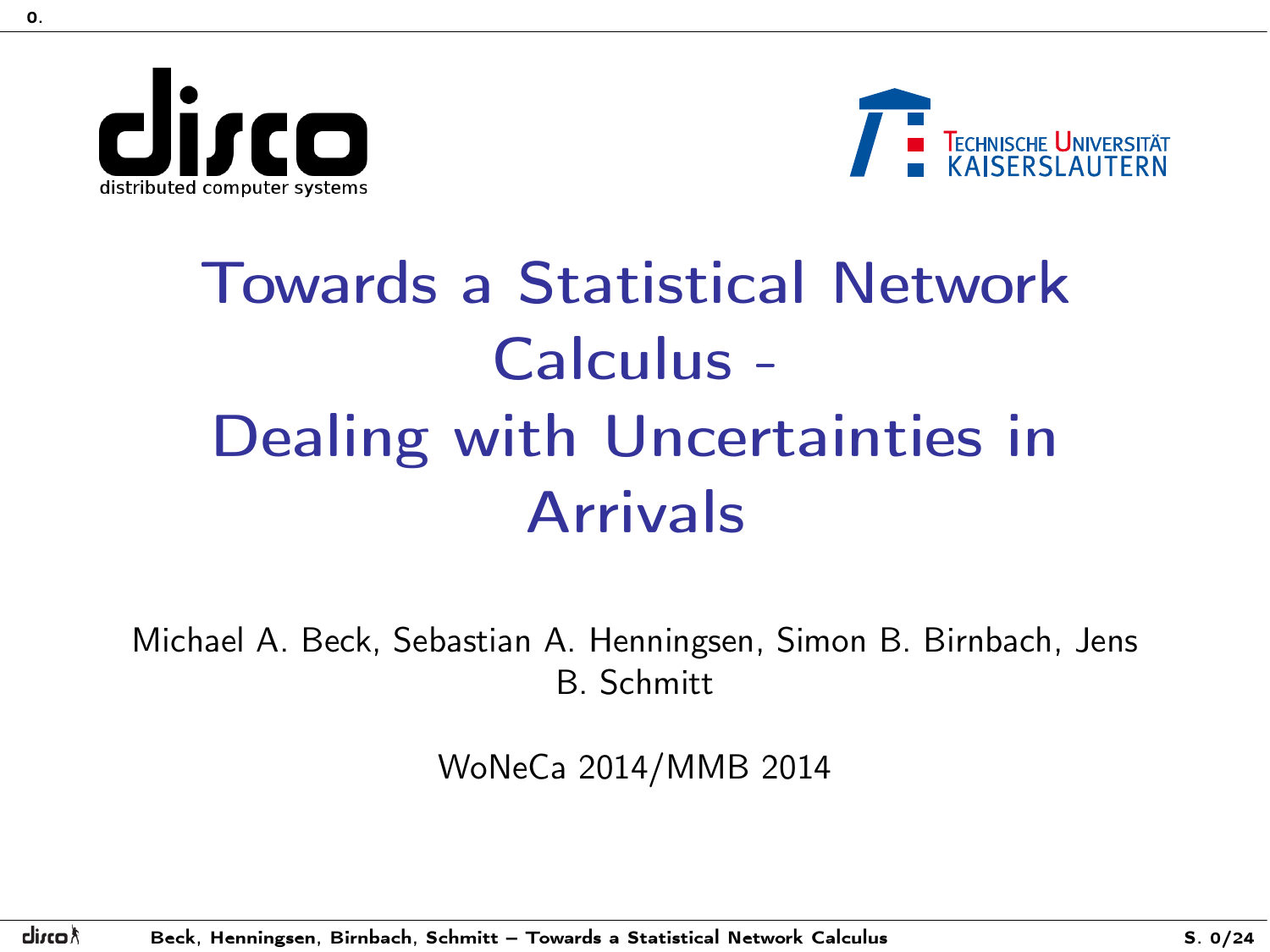### <span id="page-1-0"></span>**[Motivation](#page-1-0)**

#### 1 [Motivation](#page-1-0)

#### 2 [Notations](#page-9-0)

**3** [Statistical Framework](#page-15-0)

#### 4 [Examples](#page-18-0)

5 [StatNC at Work](#page-22-0)

#### 6 [Conclusion](#page-35-0)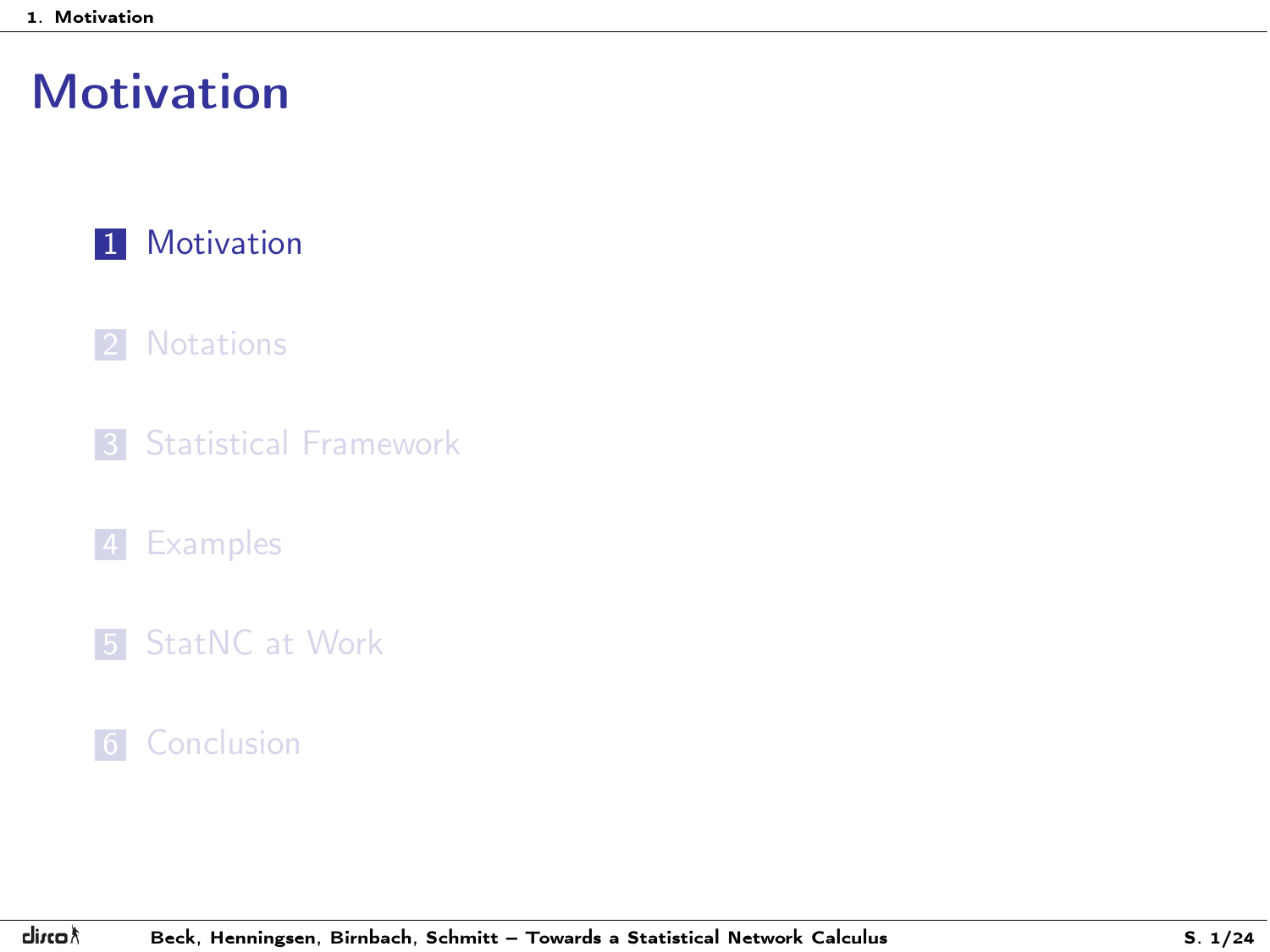- <span id="page-2-0"></span>Apply Stochastic Network Calculus in a given (new) setup.
- $\blacksquare$  To do so, we need to make assumptions about the processes involved, especially the arrivals.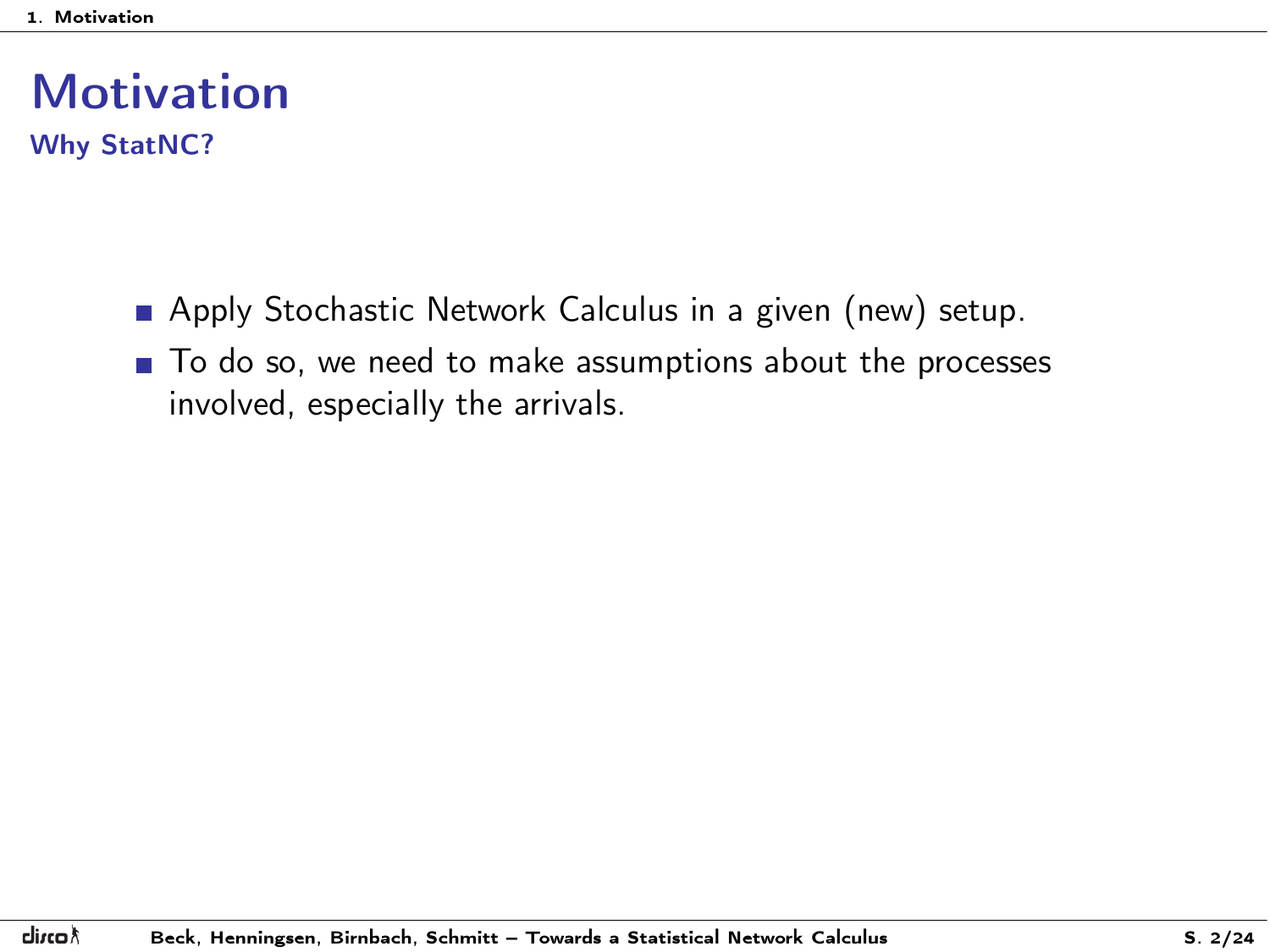- <span id="page-3-0"></span>**Apply Stochastic Network Calculus in a given (new) setup.**
- To do so, we need to make assumptions about the processes involved, especially the arrivals.
- How accurate or representative are our measurements?
- Can we be certain about the deduced arrival model?
- What if our assumption or measurements are wrong? With what probability are they wrong?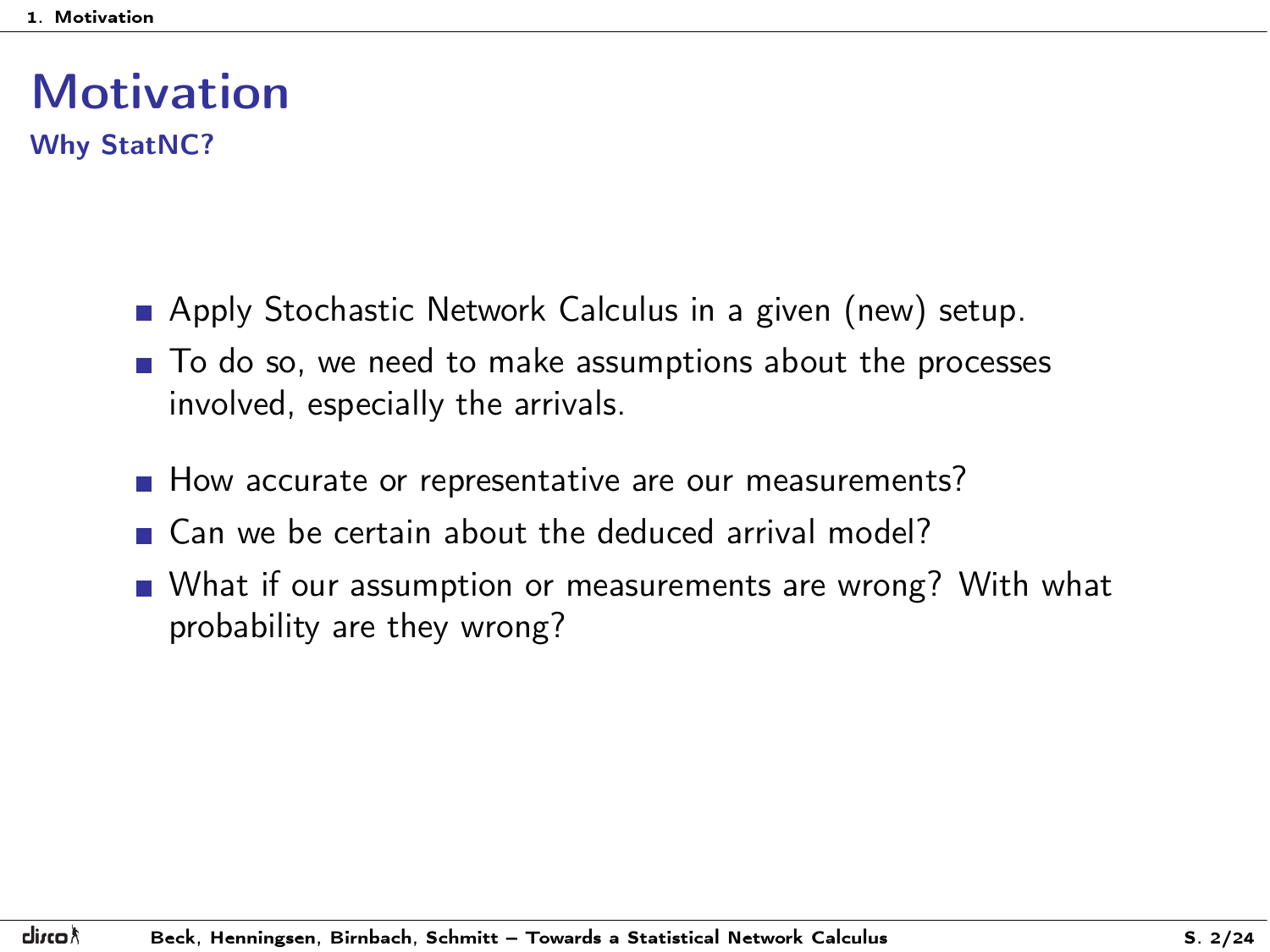- <span id="page-4-0"></span>**Apply Stochastic Network Calculus in a given (new) setup.**
- To do so, we need to make assumptions about the processes involved, especially the arrivals.
- How accurate or representative are our measurements?
- Can we be certain about the deduced arrival model?
- What if our assumption or measurements are wrong? With what probability are they wrong?
- $\rightarrow$  Statistical Network Calculus (StatNC) takes uncertainties about the traffic behaviour into account.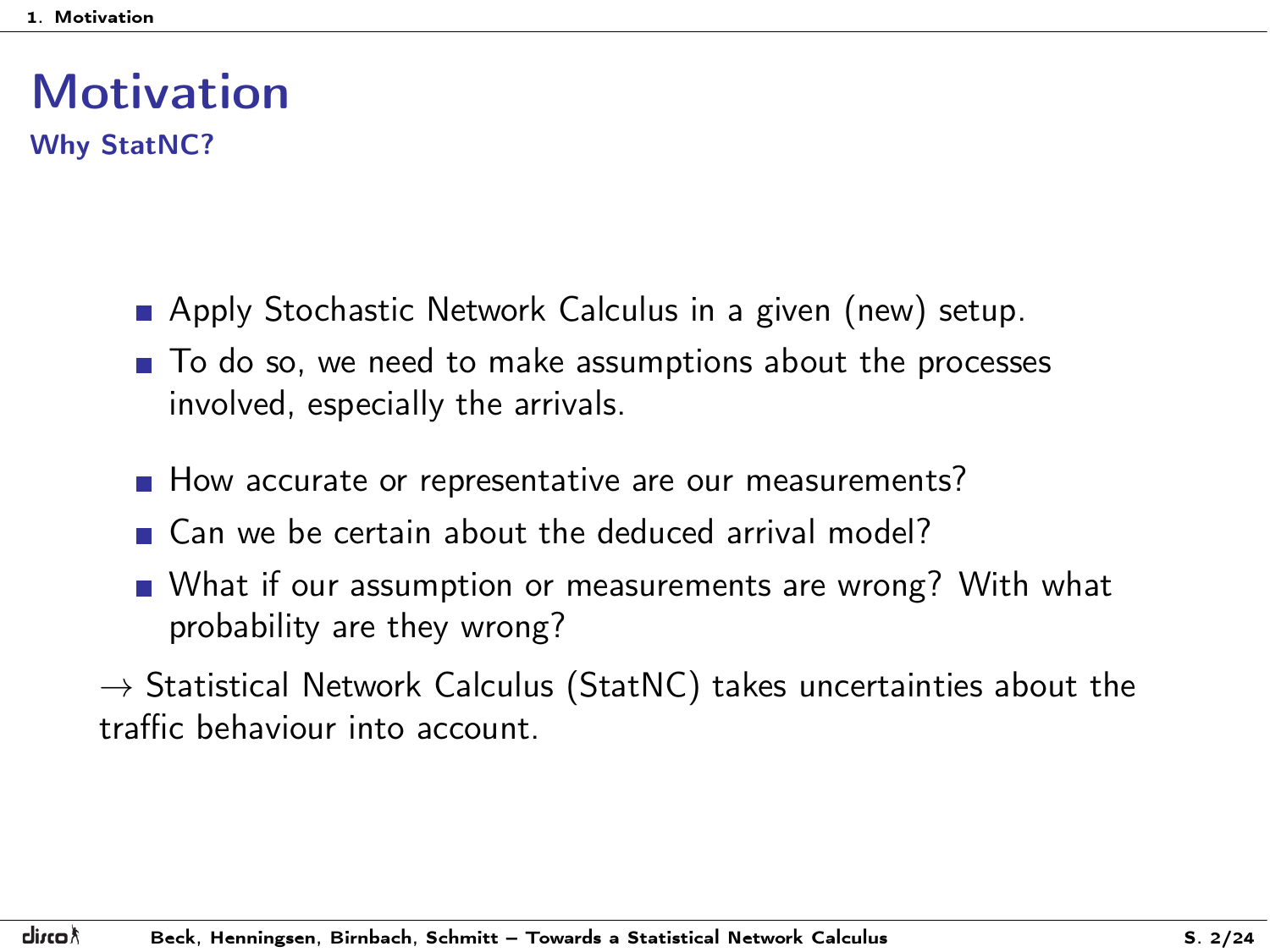- <span id="page-5-0"></span>Deriving a (statistical) model from observed arrivals rises new questions and opportunities:
	- $\overline{a}$  How can we weave statistics into the framework of SNC ( $\rightarrow$ sufficient condition)?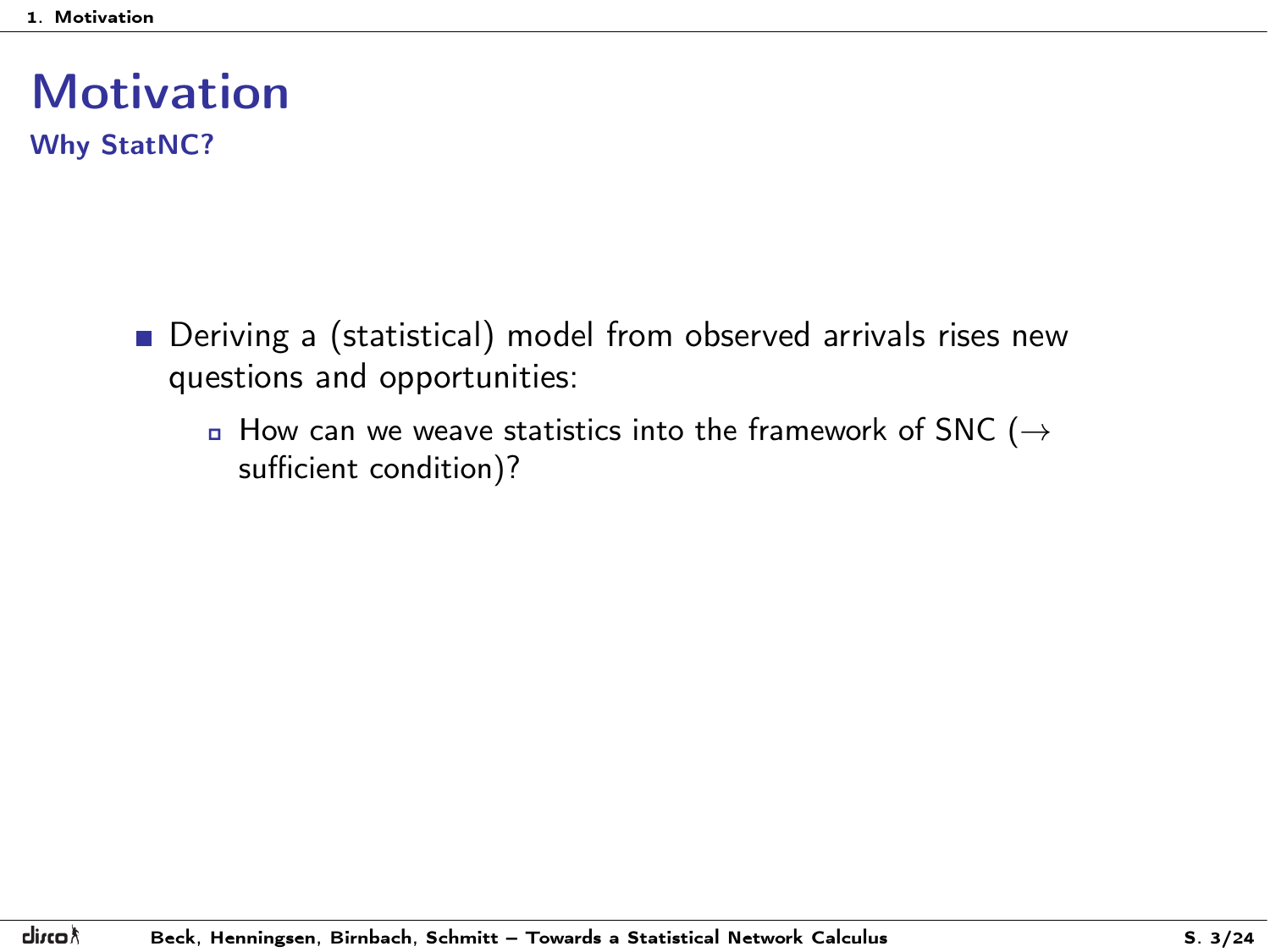- <span id="page-6-0"></span>Deriving a (statistical) model from observed arrivals rises new questions and opportunities:
	- $\overline{a}$  How can we weave statistics into the framework of SNC ( $\rightarrow$ sufficient condition)?
	- n How much do we lose?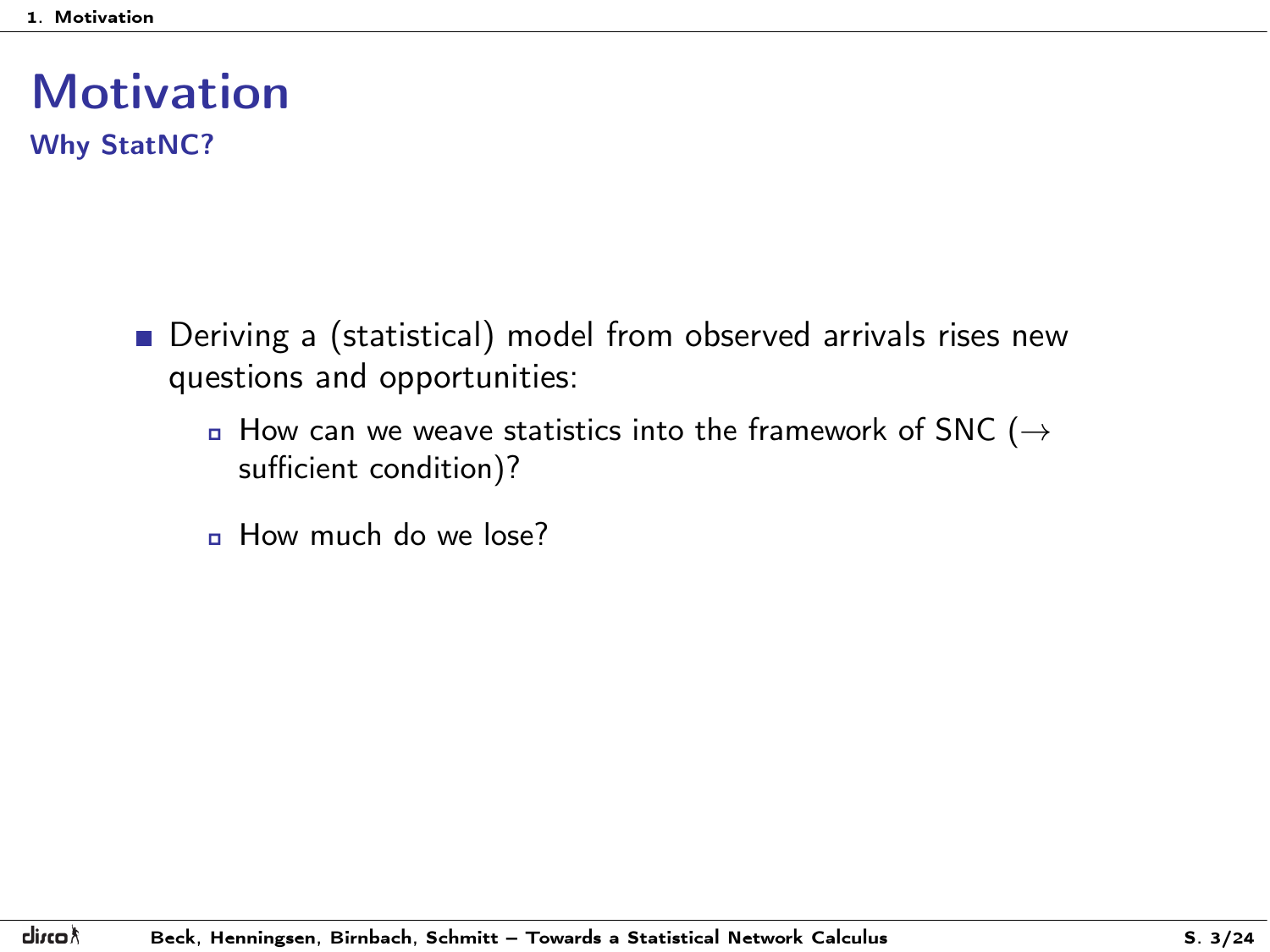- <span id="page-7-0"></span>**Deriving a (statistical) model from observed arrivals rises new** questions and opportunities:
	- $\overline{a}$  How can we weave statistics into the framework of SNC ( $\rightarrow$ sufficient condition)?
	- n How much do we lose?
	- <sup>ó</sup> Are dynamic adaptations possible (detrend seasonal effects)?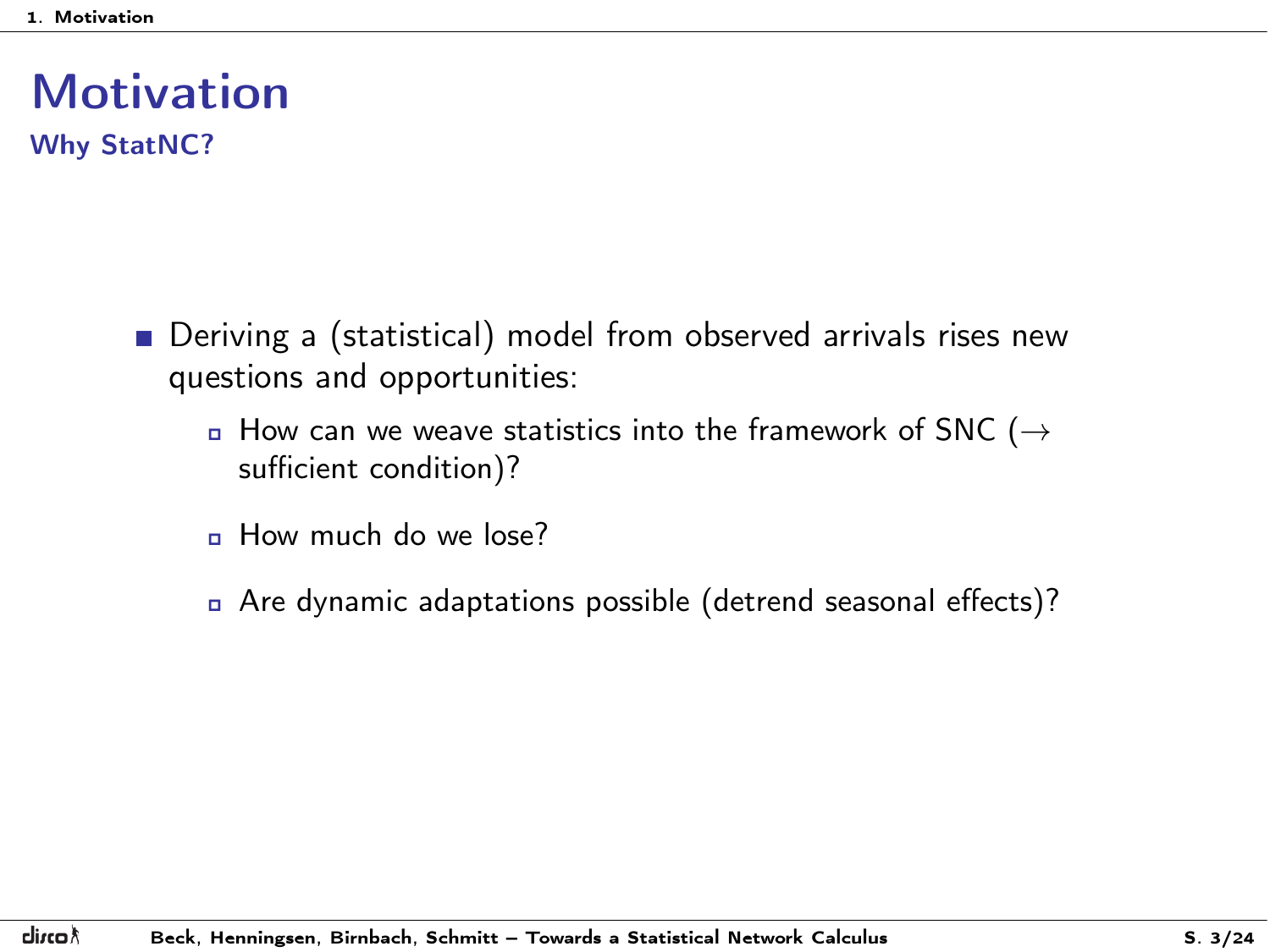- <span id="page-8-0"></span>■ Deriving a (statistical) model from observed arrivals rises new questions and opportunities:
	- $\overline{a}$  How can we weave statistics into the framework of SNC ( $\rightarrow$ sufficient condition)?
	- n How much do we lose?
	- <sup>ó</sup> Are dynamic adaptations possible (detrend seasonal effects)?
	- **a** Can we achieve a higher flexibility?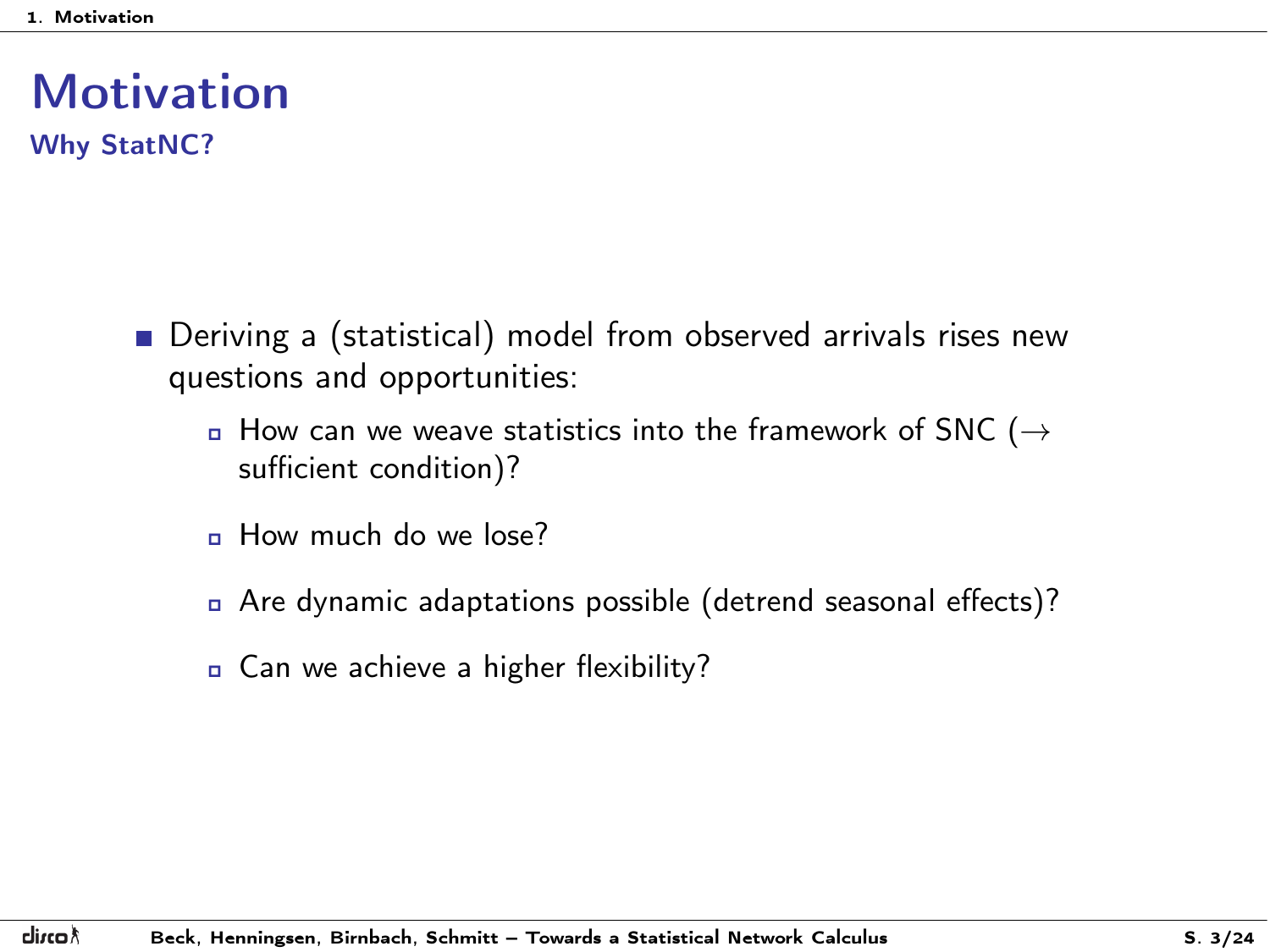#### <span id="page-9-0"></span>**1** [Motivation](#page-1-0)

#### 2 [Notations](#page-9-0)

**3** [Statistical Framework](#page-15-0)

#### 4 [Examples](#page-18-0)

5 [StatNC at Work](#page-22-0)

#### **6** [Conclusion](#page-35-0)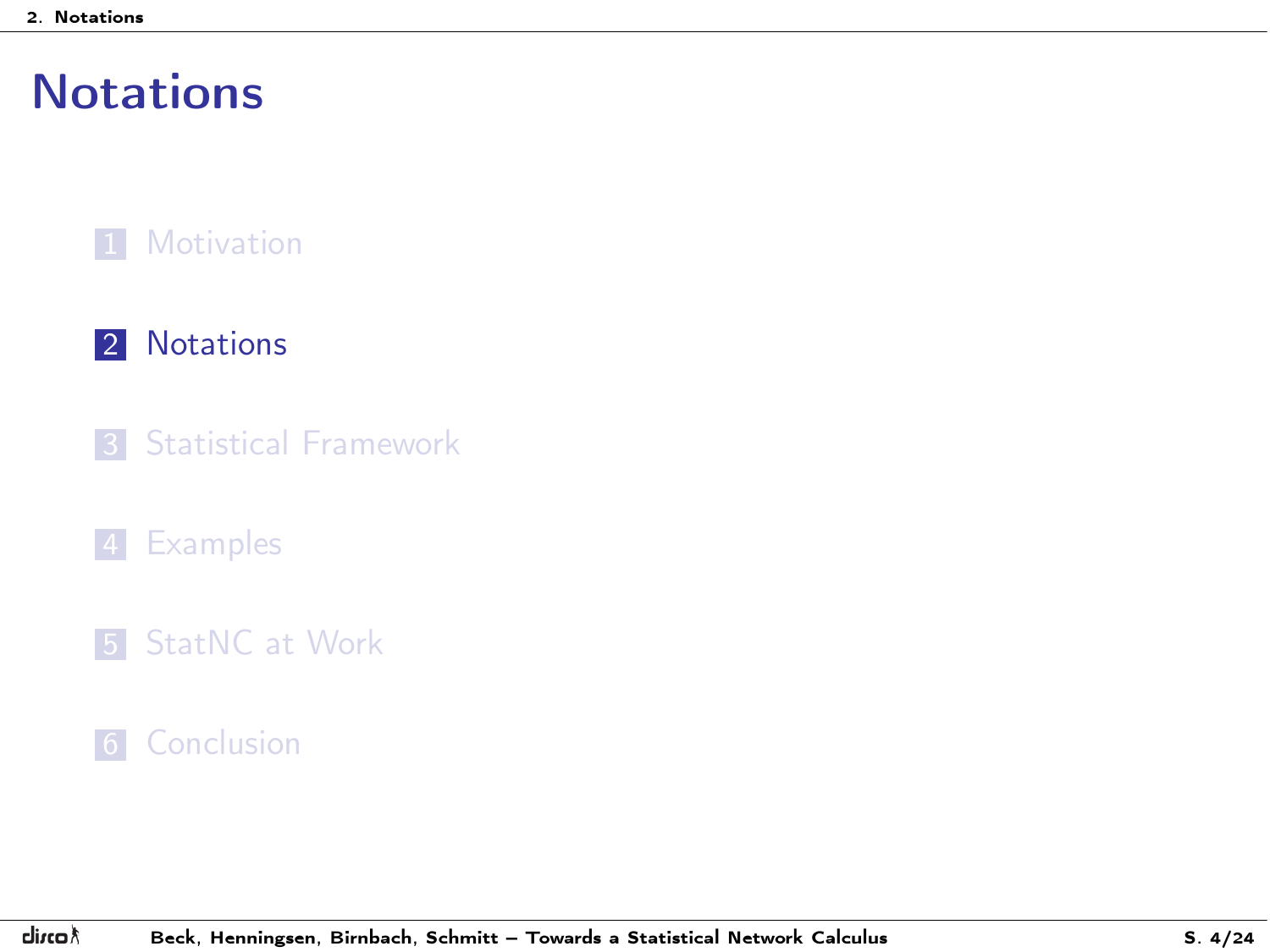<span id="page-10-0"></span>We use discrete time and allow data to be continuous: Negative indices denote past timeslots, positive indices upcoming timeslots.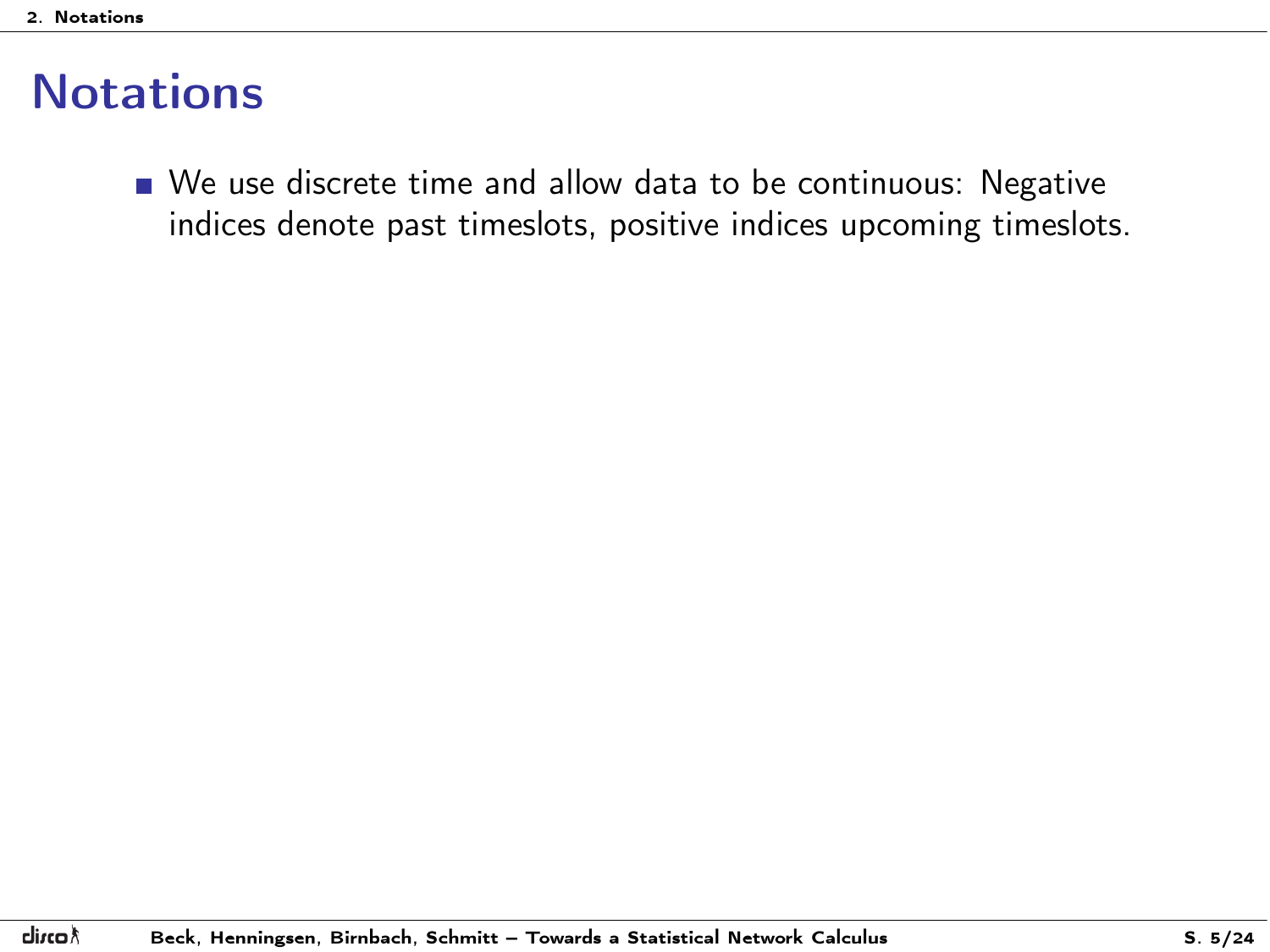- <span id="page-11-0"></span>We use discrete time and allow data to be continuous: Negative indices denote past timeslots, positive indices upcoming timeslots.
- A flow is characterized by its non-negative increments  $(a_k)_{k \in \mathbb{Z}}$ :

$$
A(m,n):=\sum_{k=m+1}^n a_k
$$

$$
\sup_{m\in\mathbb{Z}}\{\mathbb{E}(e^{\theta A(m,m+k)})\}\leq e^{k\theta\rho_A(\theta)+\theta\sigma_A(\theta)} \qquad k\in\mathbb{N}
$$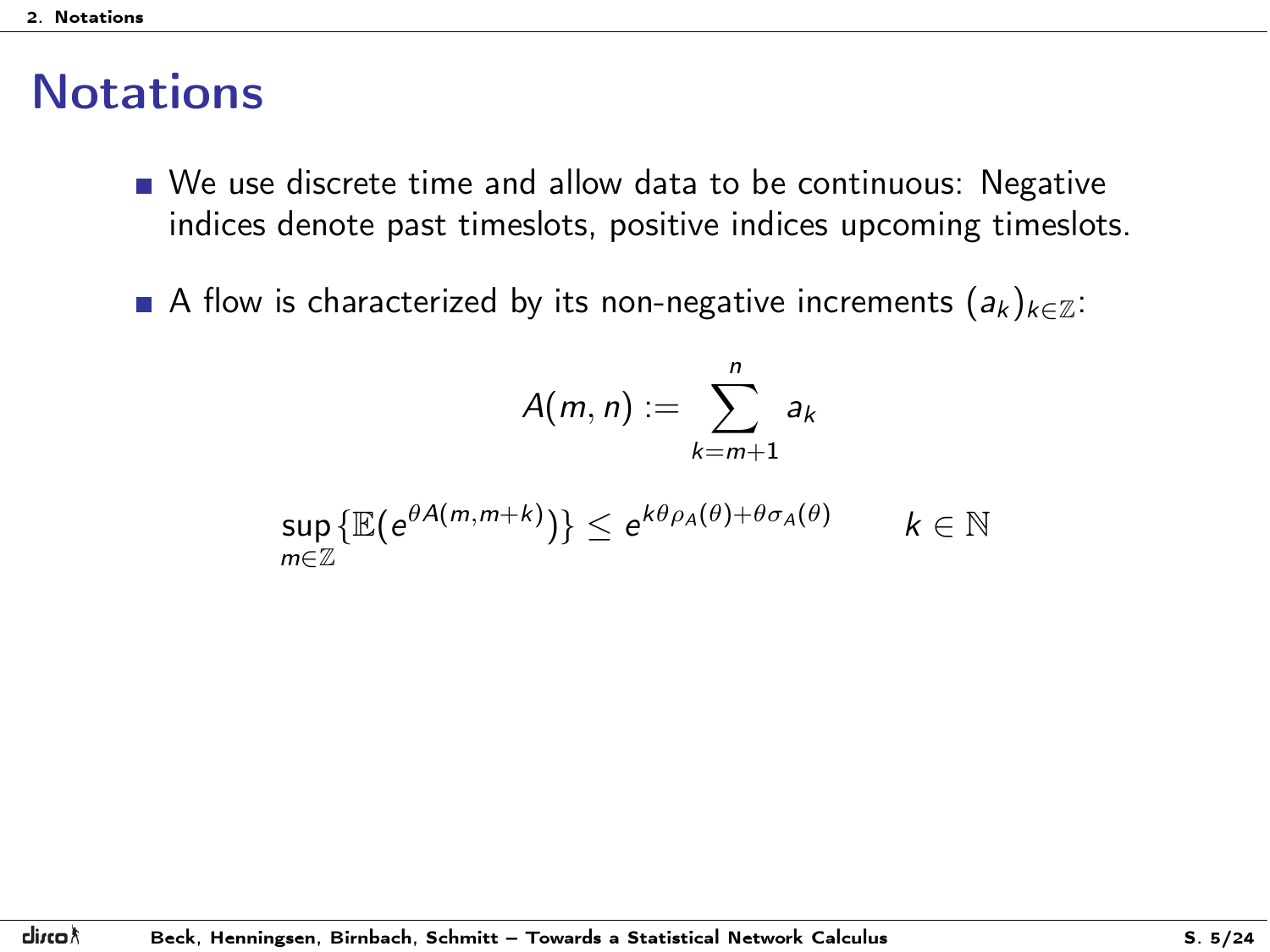- <span id="page-12-0"></span>We use discrete time and allow data to be continuous: Negative indices denote past timeslots, positive indices upcoming timeslots.
- A flow is characterized by its non-negative increments  $(a_k)_{k \in \mathbb{Z}}$ :

$$
A(m,n):=\sum_{k=m+1}^n a_k
$$

$$
\sup_{m\in\mathbb{Z}}\{\mathbb{E}(e^{\theta A(m,m+k)})\}\leq e^{k\theta\rho_A(\theta)+\theta\sigma_A(\theta)} \qquad k\in\mathbb{N}
$$

A dynamic *S*-Server fulfills for all  $n \in \mathbb{N}_0$  and flows A:

$$
D(0, n) \geq \min_{0 \leq k \leq n} \{ A(0, k) + S(k, n) \}
$$
  
\n
$$
\sup_{m \geq 0} \{ \mathbb{E}(e^{-\theta S(m, m + k)}) \} \leq e^{k\theta \rho_S(\theta) + \sigma_S(\theta)} \qquad k \in \mathbb{N}
$$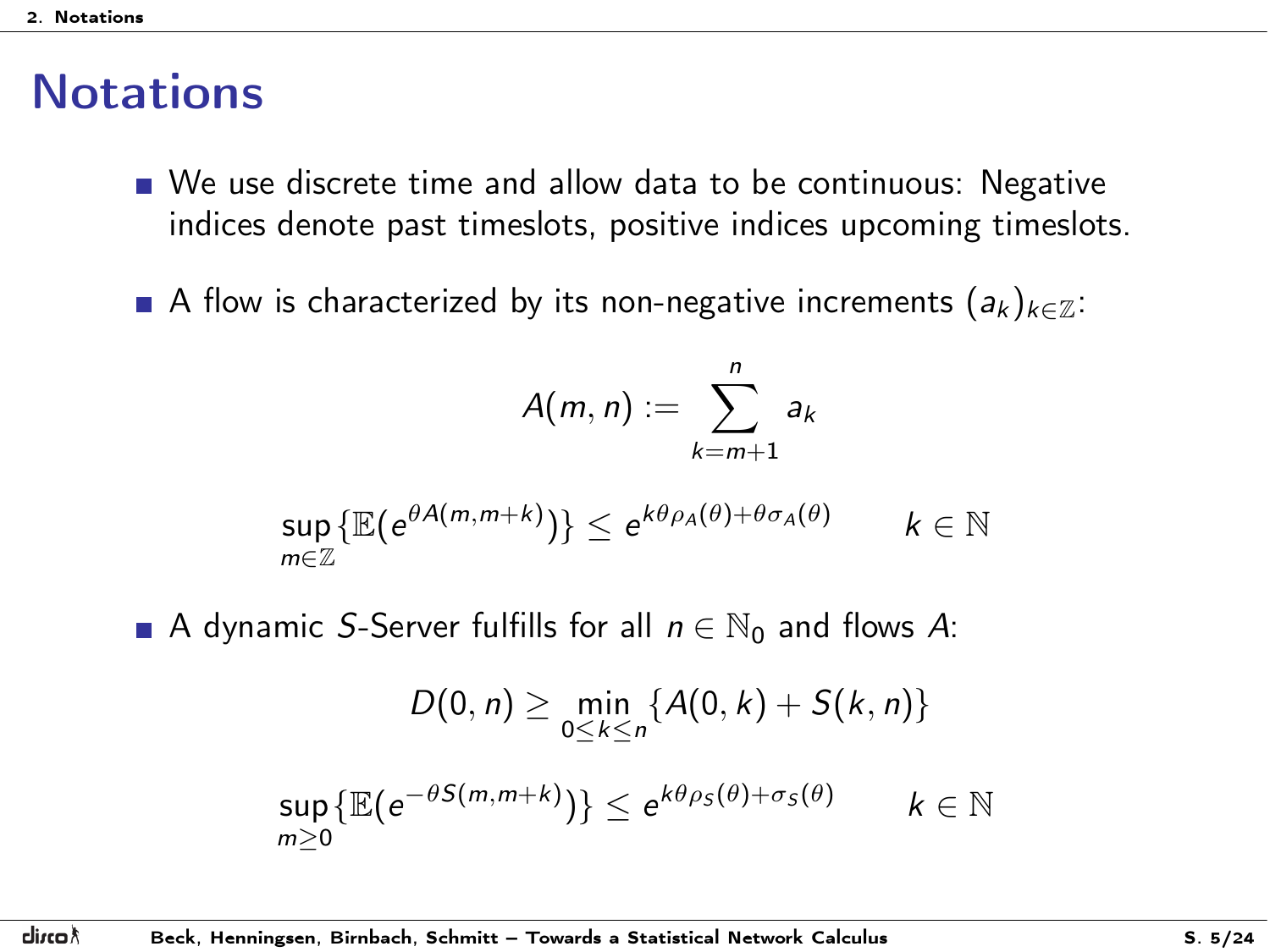<span id="page-13-0"></span>For *A* and *S* being stochastically independent the backlog  $q(n) = A(0, n) - D(0, n)$  is bounded by:

$$
\mathbb{P}(q(n) > x) \le e^{-\theta x} \sum_{k=0}^{n} \mathbb{E}(e^{\theta A(k,n)}) \mathbb{E}(e^{-\theta S(k,n)})
$$
  

$$
\le e^{-\theta x} e^{\theta(\sigma_A(\theta) + \sigma_S(\theta))} \sum_{k=0}^{n} e^{k\theta(\rho_A(\theta) + \rho_S(\theta))}
$$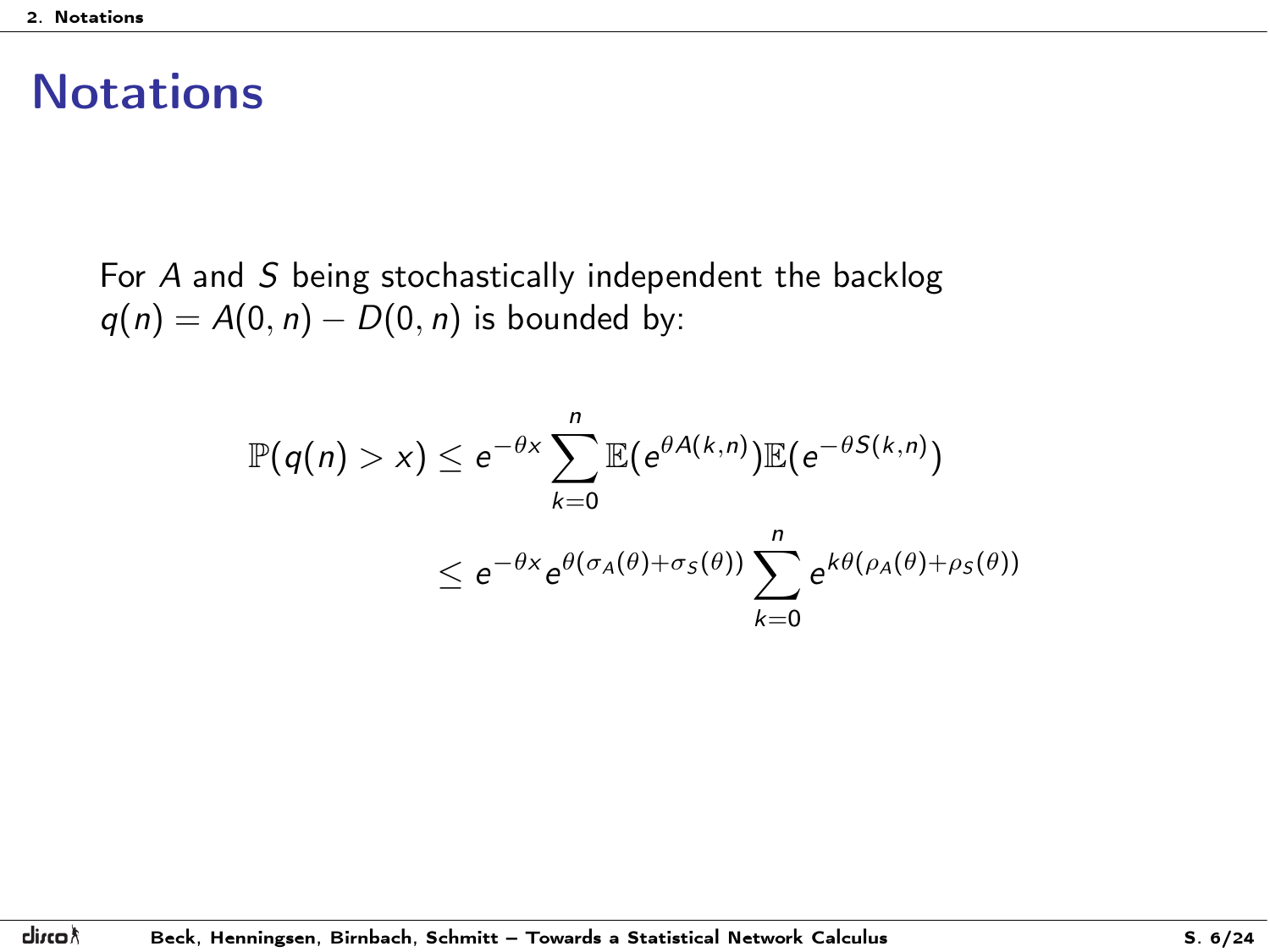<span id="page-14-0"></span>For *A* and *S* being stochastically independent the backlog  $q(n) = A(0, n) - D(0, n)$  is bounded by:

$$
\mathbb{P}(q(n) > x) \le e^{-\theta x} \sum_{k=0}^{n} \mathbb{E}(e^{\theta A(k,n)}) \mathbb{E}(e^{-\theta S(k,n)})
$$
  

$$
\le e^{-\theta x} e^{\theta(\sigma_A(\theta) + \sigma_S(\theta))} \sum_{k=0}^{n} e^{k\theta(\rho_A(\theta) + \rho_S(\theta))}
$$

How to deal with  $\mathbb{E}(e^{\theta A(k,n)})$ , if we face uncertainties about  $A$ ?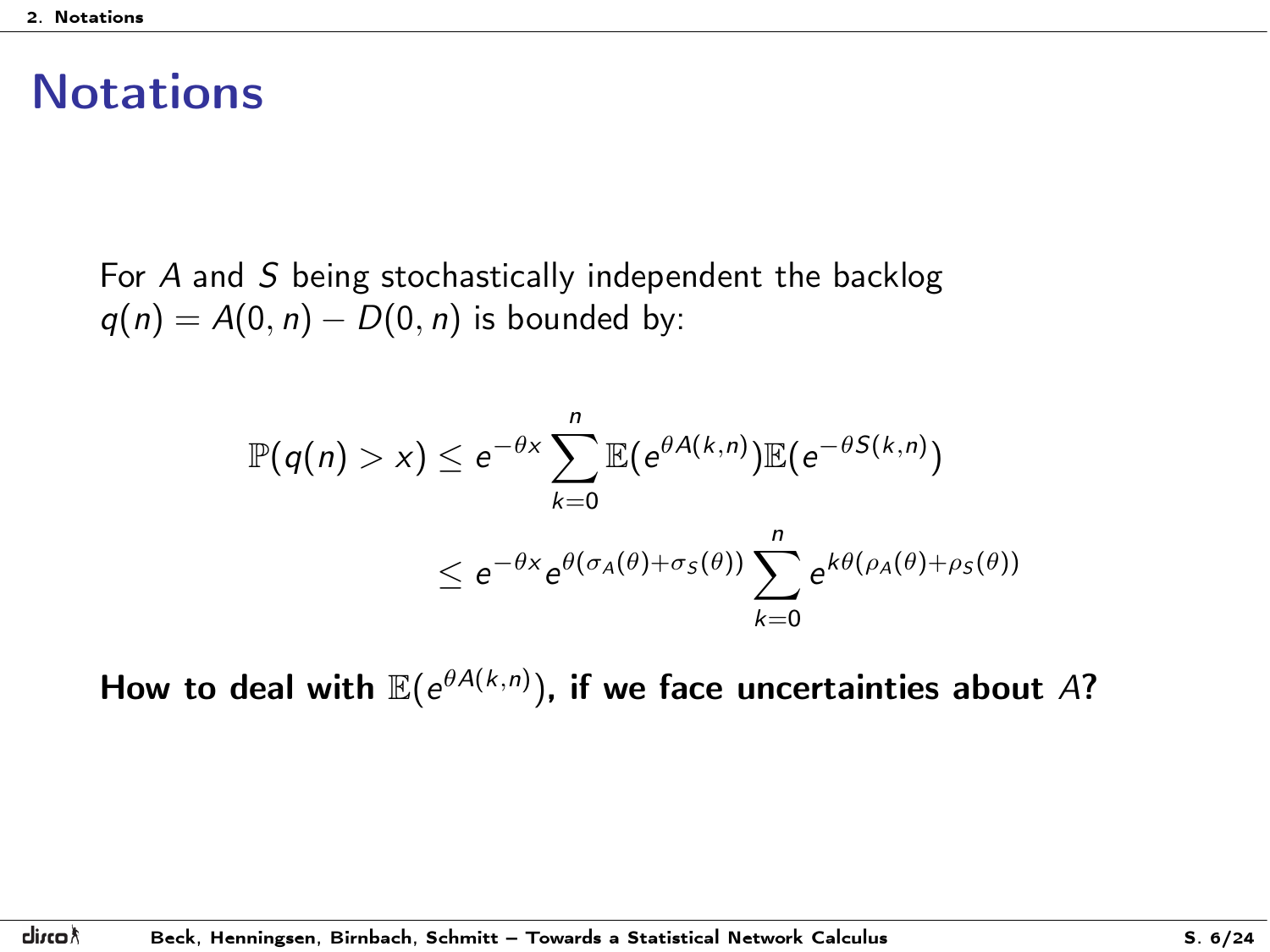### <span id="page-15-0"></span>[Statistical Framework](#page-15-0)



#### 2 [Notations](#page-9-0)

#### 3 [Statistical Framework](#page-15-0)

#### 4 [Examples](#page-18-0)

#### **5** [StatNC at Work](#page-22-0)

#### **6** [Conclusion](#page-35-0)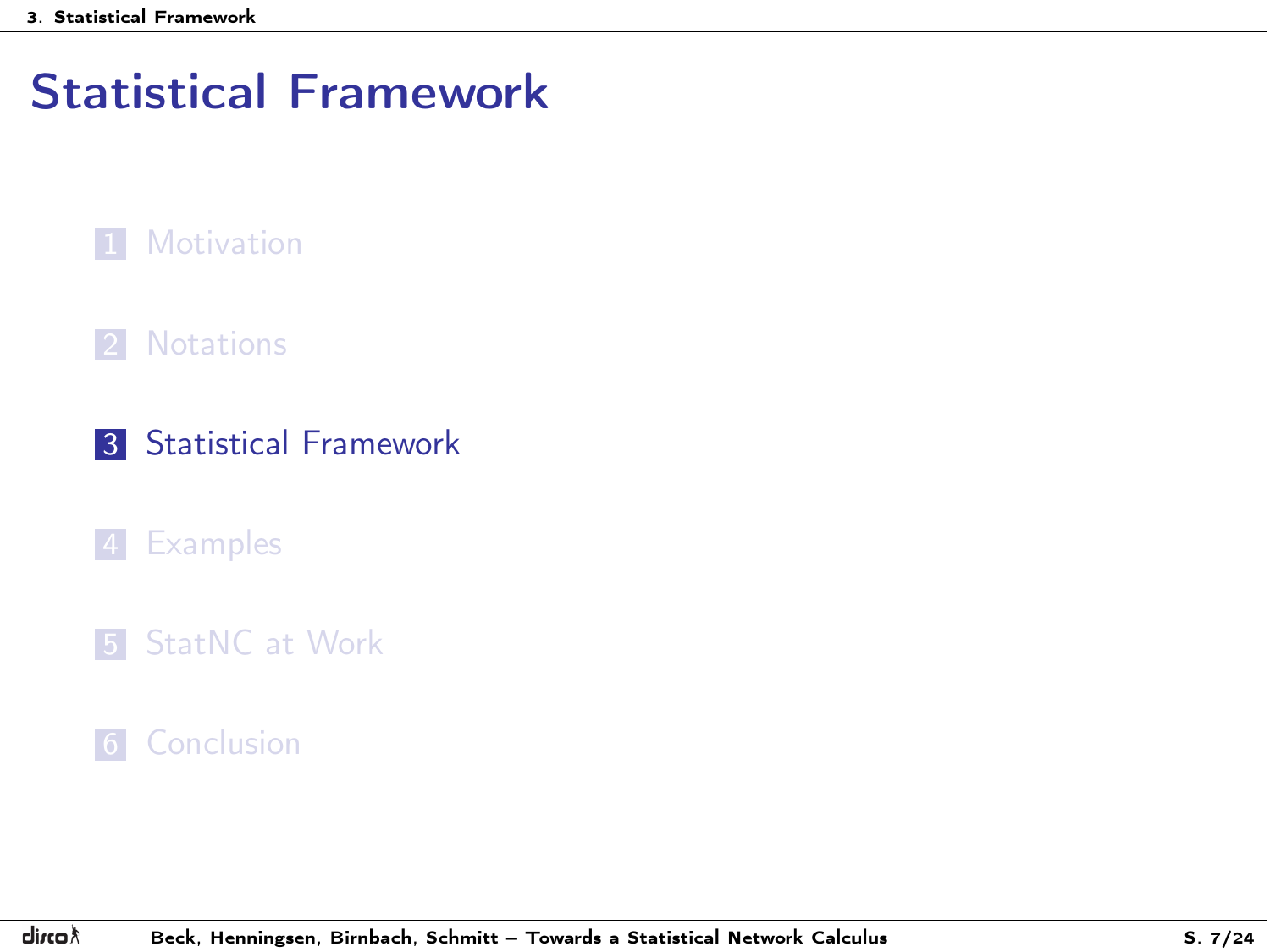# <span id="page-16-0"></span>A Sufficient Condition

...for merging SNC and a Statistic

Define  $f \in \mathcal{F}$  if  $f : \mathbb{N}_0 \times \mathbb{N}_0 \times \mathbb{R}^+ \to \mathbb{R}_0^+$  (example: The MGF of  $A(\cdot, \cdot)$ evaluated at  $\theta$ ).

#### Theorem

*Let*  $\Phi$  :  $\mathbb{R}^{|n_0|} \to \mathcal{F}$  *be a statistic on a* :=  $(a_{n_0}, \ldots, a_{-1})$  *such that:* 

$$
\sup_{\theta \in (0,\theta^*)} \mathbb{P}\left(\bigcup_{m \leq n} \Phi(a)(m,n,\theta) < \mathbb{E}(e^{\theta A(m,n)})\right) \leq \alpha
$$

*Then for all*  $n \in \mathbb{N}_0$ ,  $\theta < \theta^*$ 

$$
\mathbb{P}(q(n) > x) \leq \alpha + e^{-\theta x} \sum_{k=0}^{n} \Phi(a)(k, n, \theta) \mathbb{E}(e^{-\theta S(k,n)})
$$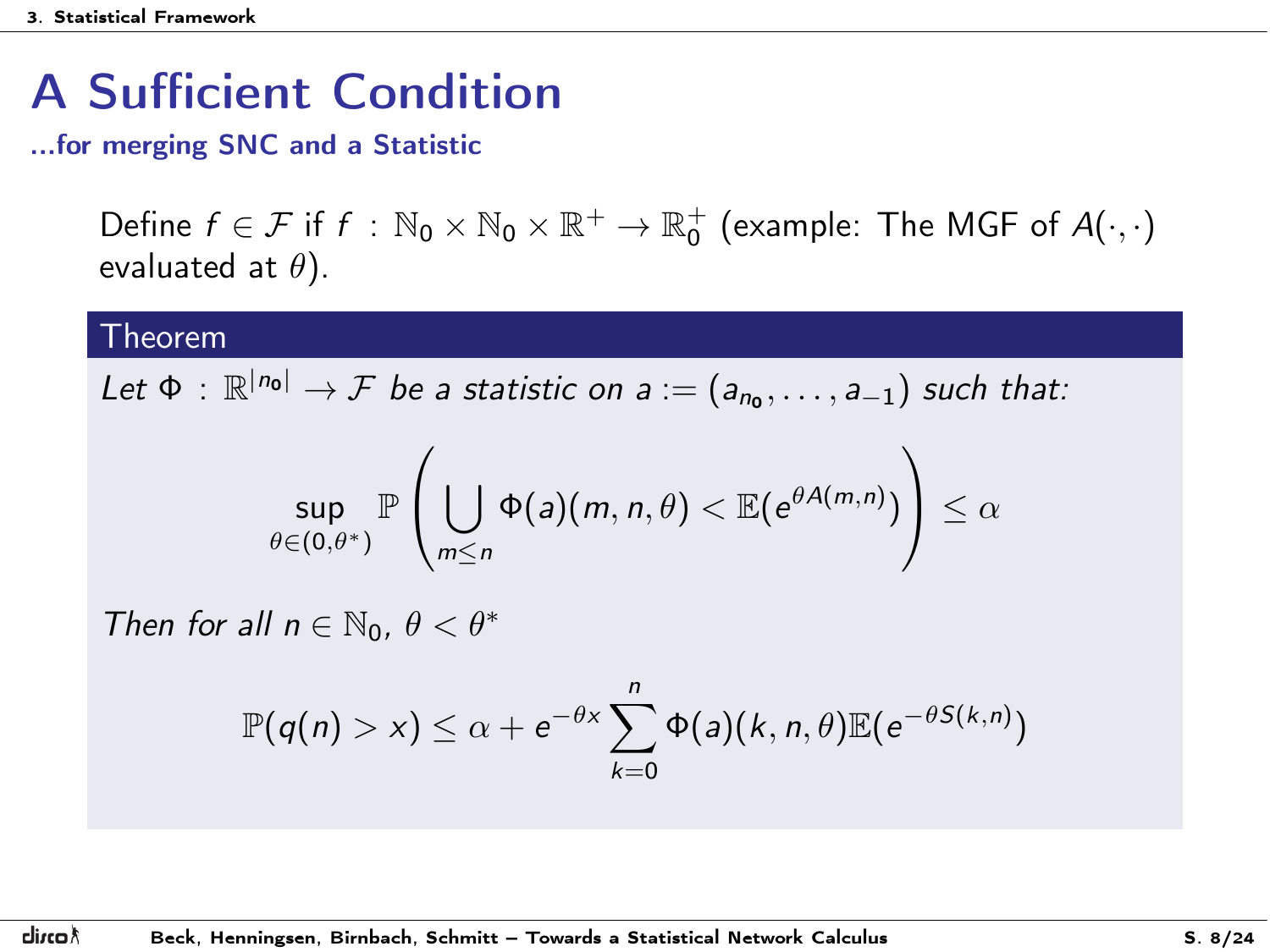# <span id="page-17-0"></span>A Sufficient Condition

...for merging SNC and a Statistic

#### **Theorem**

*Let*  $\Phi$  :  $\mathbb{R}^{|n_0|} \to \mathcal{F}$  *be a statistic on a* :=  $(a_{n_0}, \ldots, a_{-1})$  *such that:* 

$$
\sup_{\theta \in (0,\theta^*)} \mathbb{P} \left( \bigcup_{m \leq n} \Phi(a)(m,n,\theta) < \mathbb{E}(e^{\theta A(m,n)}) \right) \leq \alpha
$$

*Then for all*  $n \in \mathbb{N}_0$ ,  $\theta < \theta^*$ 

$$
\mathbb{P}(q(n) > x) \leq \alpha + e^{-\theta x} \sum_{k=0}^{n} \Phi(a)(k, n, \theta) \mathbb{E}(e^{-\theta S(k,n)})
$$

$$
\mathbb{P}(q(n) > x) \leq e^{-\theta x} \sum_{k=0}^{n} \mathbb{E}(e^{\theta A(k,n)}) \mathbb{E}(e^{-\theta S(k,n)})
$$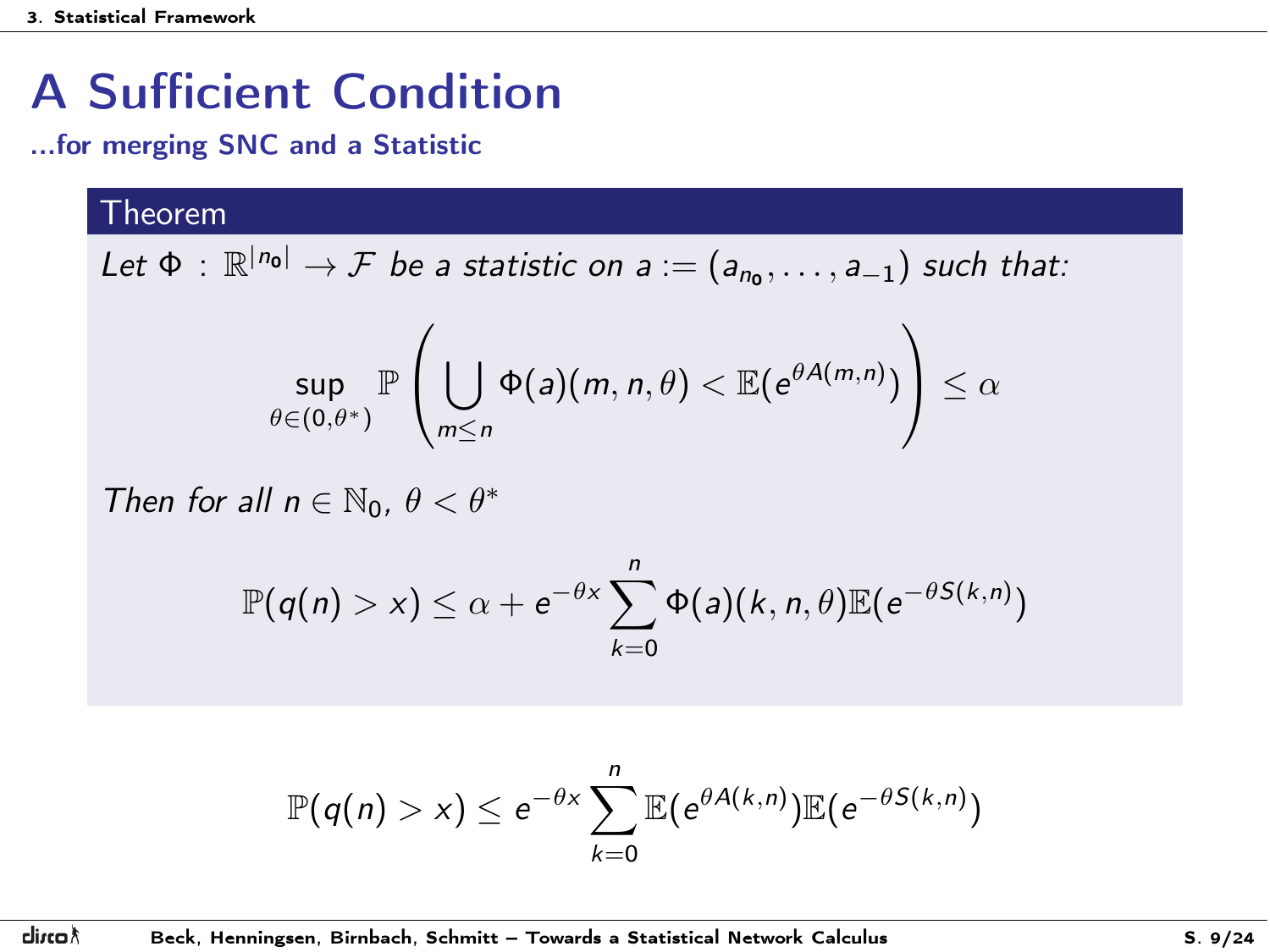#### <span id="page-18-0"></span>**1** [Motivation](#page-1-0)

#### 2 [Notations](#page-9-0)

**3** [Statistical Framework](#page-15-0)

#### 4 [Examples](#page-18-0)

5 [StatNC at Work](#page-22-0)

#### **6** [Conclusion](#page-35-0)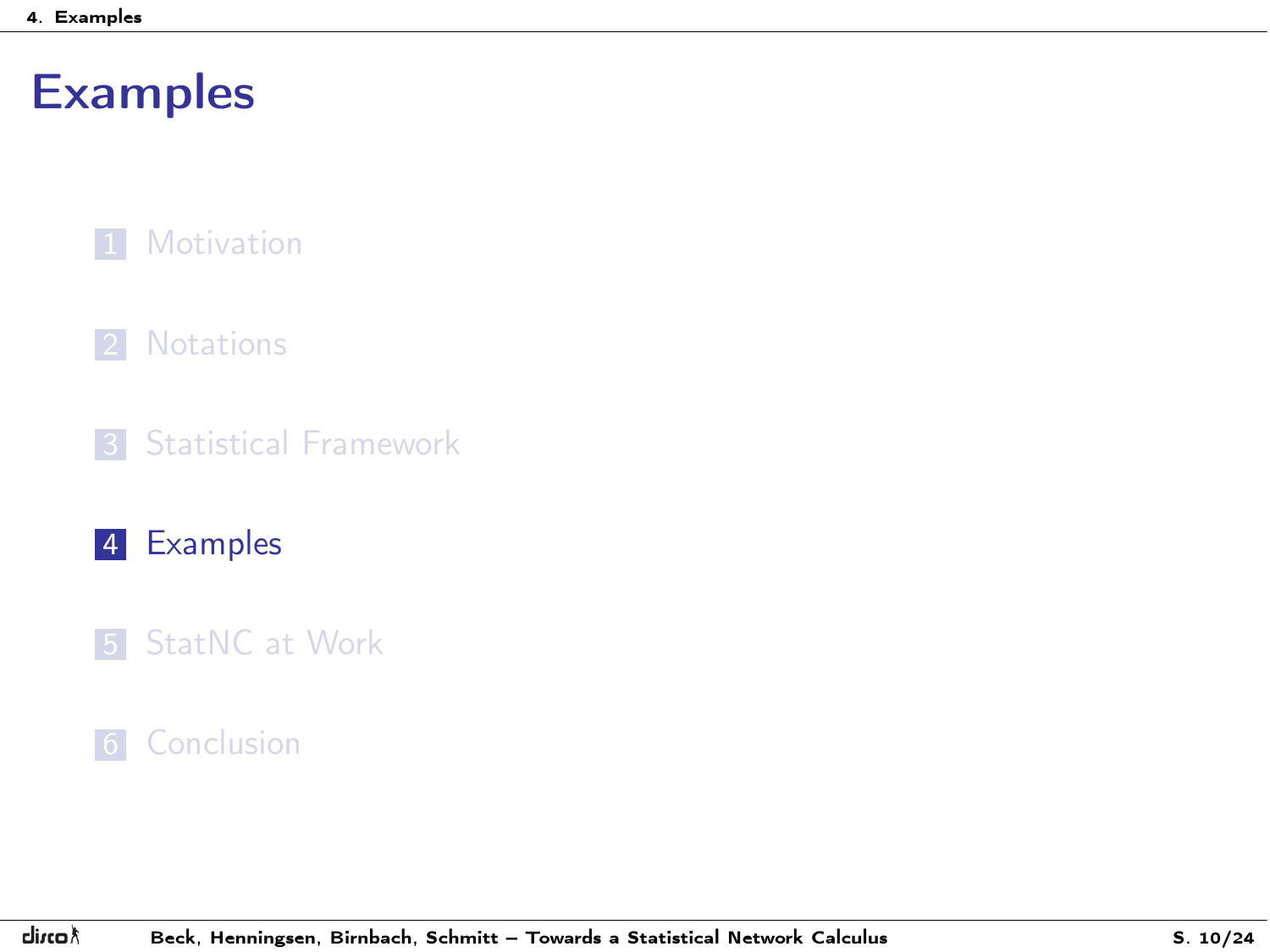<span id="page-19-0"></span>**Parametric Estimator** 

<sup>ó</sup> As example i.i.d. exponentially distributed increments

$$
\Phi(a)(m,n,\theta) = \left(\frac{\bar{\lambda}}{\bar{\lambda}-\theta}\right)^{n-m} \geq \mathbb{E}(e^{\theta A(m,n)})
$$

with  $\bar{\lambda}$  being a parametric estimator on the rate parameter  $\lambda$ .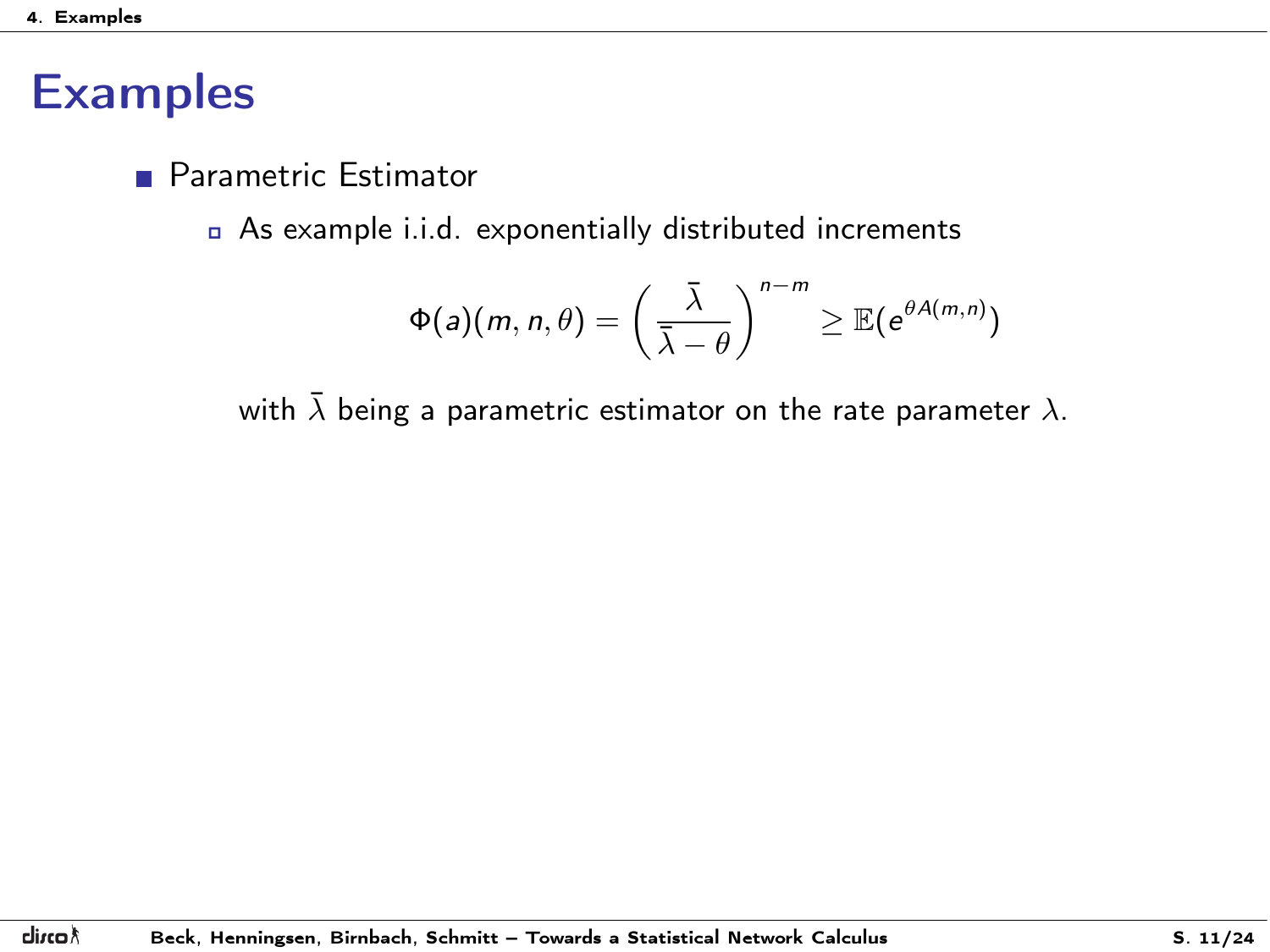<span id="page-20-0"></span>**Parametric Estimator** 

<sup>ó</sup> As example i.i.d. exponentially distributed increments

$$
\Phi(a)(m,n,\theta)=\left(\frac{\bar{\lambda}}{\bar{\lambda}-\theta}\right)^{n-m}\geq \mathbb{E}(e^{\theta A(m,n)})
$$

with  $\bar{\lambda}$  being a parametric estimator on the rate parameter  $\lambda$ . **Bandwidth-Limited i.i.d. Traffic** 

<sup>ó</sup> No knowledge on the increments distribution needed (very flexible)

$$
\Phi(a)(m,n,\theta)=\left(\varepsilon(e^{\theta M}-1)+\frac{1}{|n_0|}\sum_{k=n_0}^{-1}e^{\theta a_k}\right)^{n-m}
$$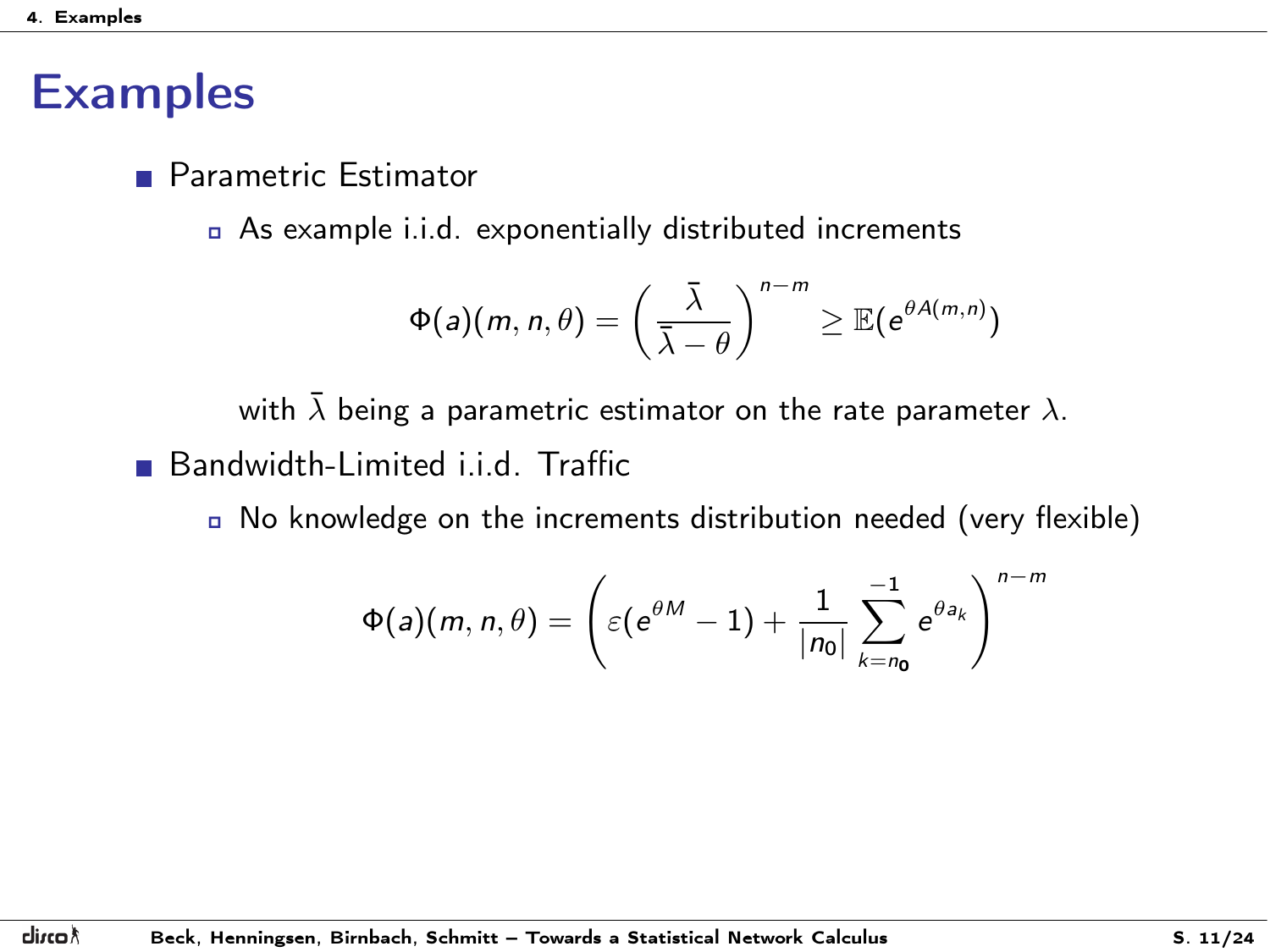<span id="page-21-0"></span>**Parametric Estimator** 

<sup>ó</sup> As example i.i.d. exponentially distributed increments

$$
\Phi(a)(m,n,\theta) = \left(\frac{\bar{\lambda}}{\bar{\lambda}-\theta}\right)^{n-m} \geq \mathbb{E}(e^{\theta A(m,n)})
$$

with  $\bar{\lambda}$  being a parametric estimator on the rate parameter  $\lambda$ . **Bandwidth-Limited i.i.d. Traffic** 

<sup>ó</sup> No knowledge on the increments distribution needed (very flexible)

$$
\Phi(a)(m,n,\theta)=\left(\varepsilon(e^{\theta M}-1)+\frac{1}{|n_0|}\sum_{k=n_0}^{-1}e^{\theta a_k}\right)^{n-m}
$$

**Markov-Modulated Arrivals** 

- <sup>ó</sup> *On-* and *O*ff*-*State, with unknown i.i.d. increments in *On*-state.
- $\sigma$   $\Phi$  is a combination of the above statistic and an estimation on the transition probabilities of the Markov chain.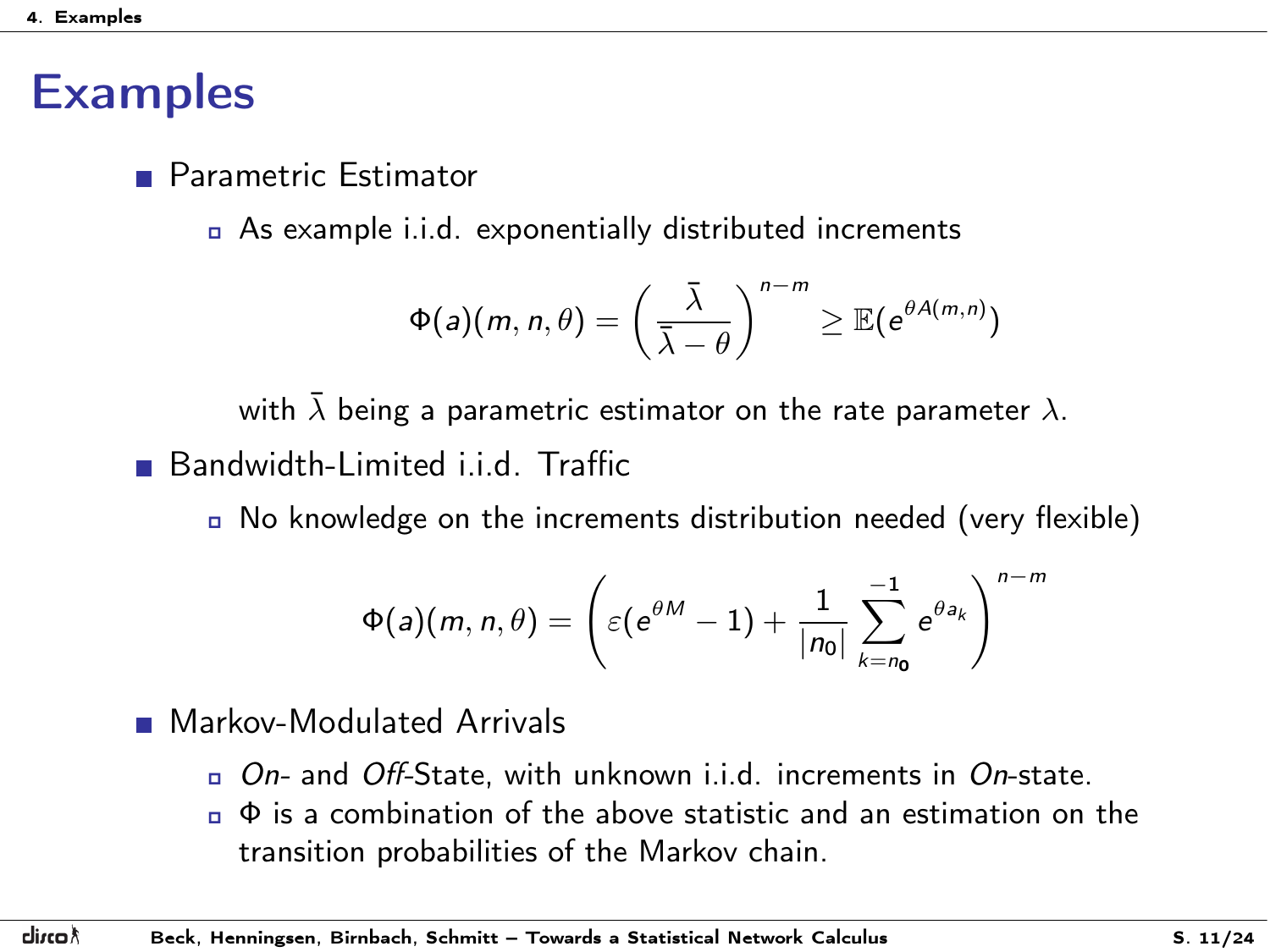#### <span id="page-22-0"></span>**1** [Motivation](#page-1-0)

#### 2 [Notations](#page-9-0)

**3** [Statistical Framework](#page-15-0)

#### 4 [Examples](#page-18-0)

5 [StatNC at Work](#page-22-0)

#### 6 [Conclusion](#page-35-0)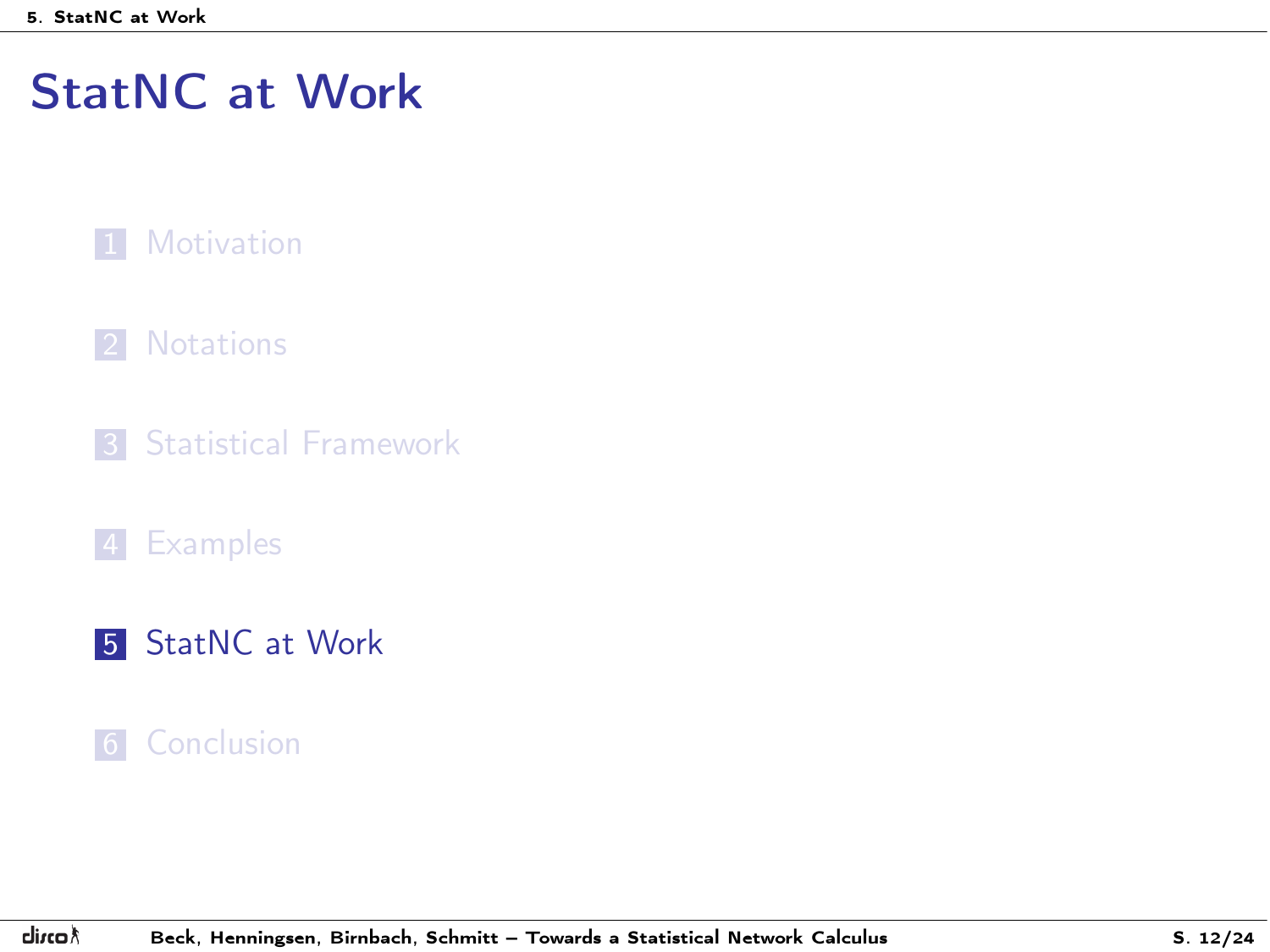<span id="page-23-0"></span>Questions and Opportunities

- Deriving a (statistical) model from observed arrivals rises new questions and opportunities:
	- $\overline{a}$  How can we weave statistics into the framework of SNC ( $\rightarrow$ necessary conditions)? Done!
	- $n$  How much do we lose?
	- <sup>ó</sup> Are dynamic adaptations possible (detrend seasonal effects)?
	- **a** Can we achieve a higher flexibility?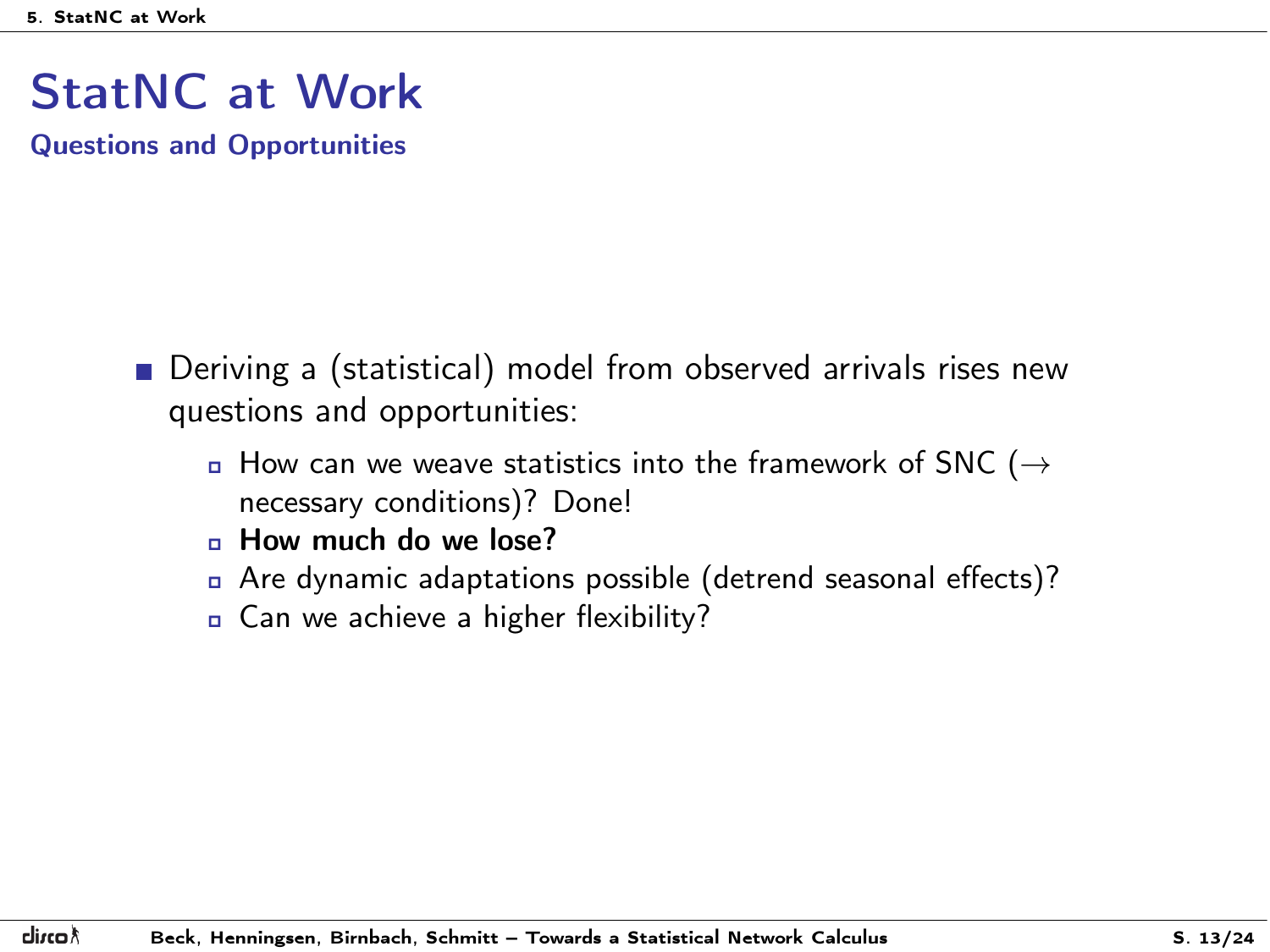<span id="page-24-0"></span>The Price of StatNC

For this we consider a Markov-modulated arrival with a peak-utilization of 98% and an average utilization of 49%.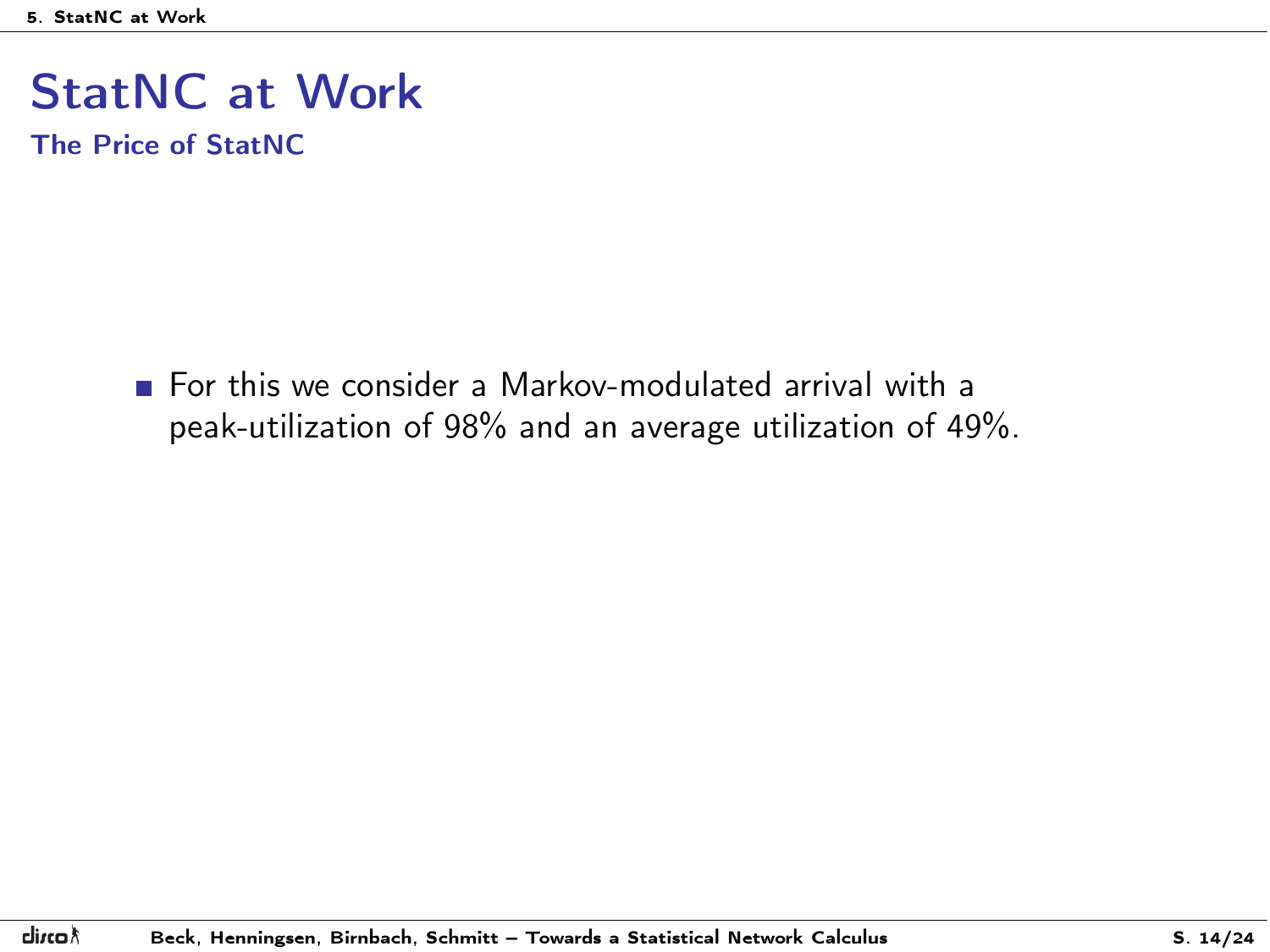<span id="page-25-0"></span>The Price of StatNC

- For this we consider a Markov-modulated arrival with a peak-utilization of 98% and an average utilization of 49%.
- SNC uses full knowledge on the arrivals.
- StatNC does *neither* know the transition probabilities *nor* the distribution of the increments in the *On*-state.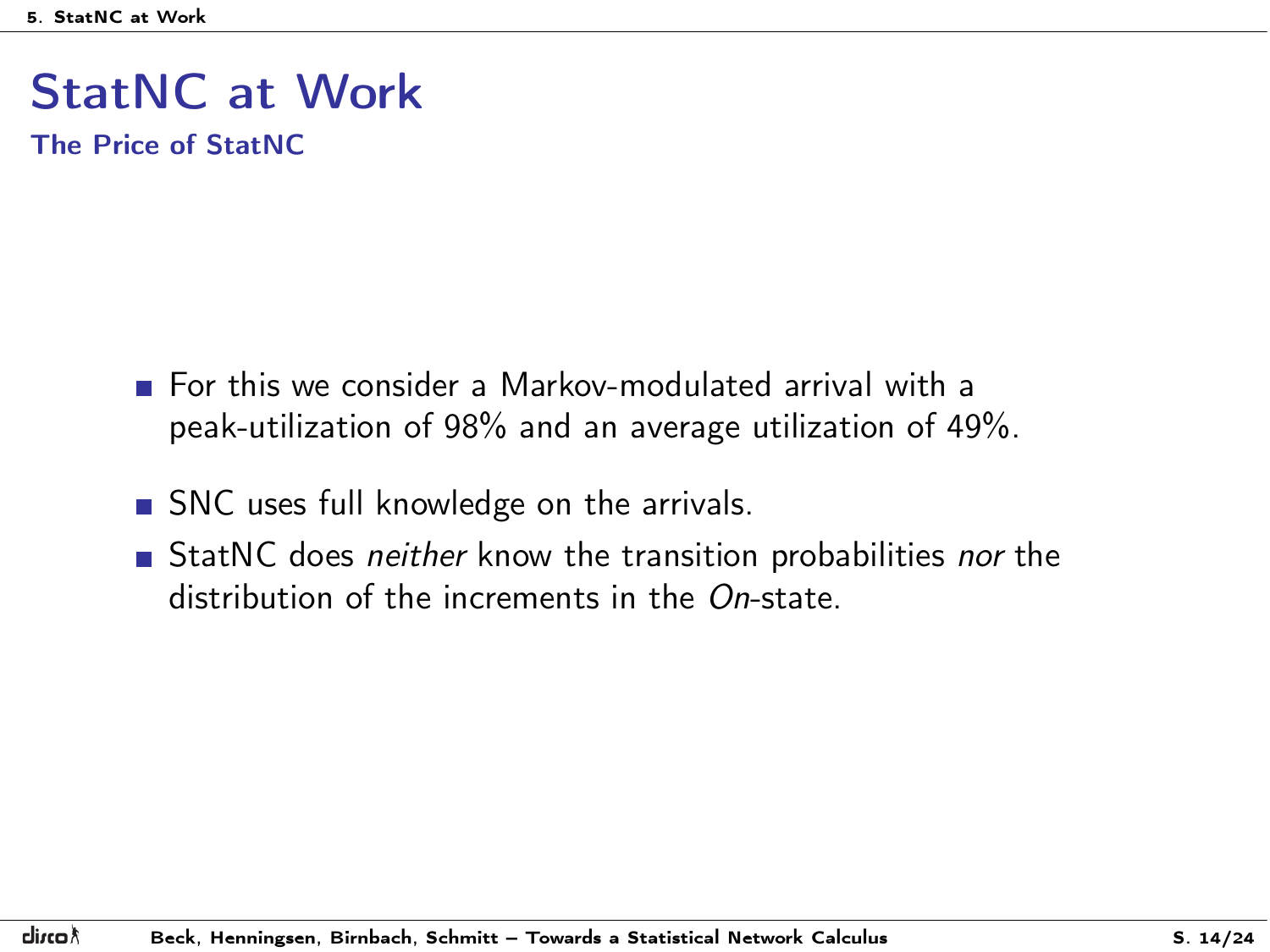<span id="page-26-0"></span>The Price of StatNC

How much do we lose?

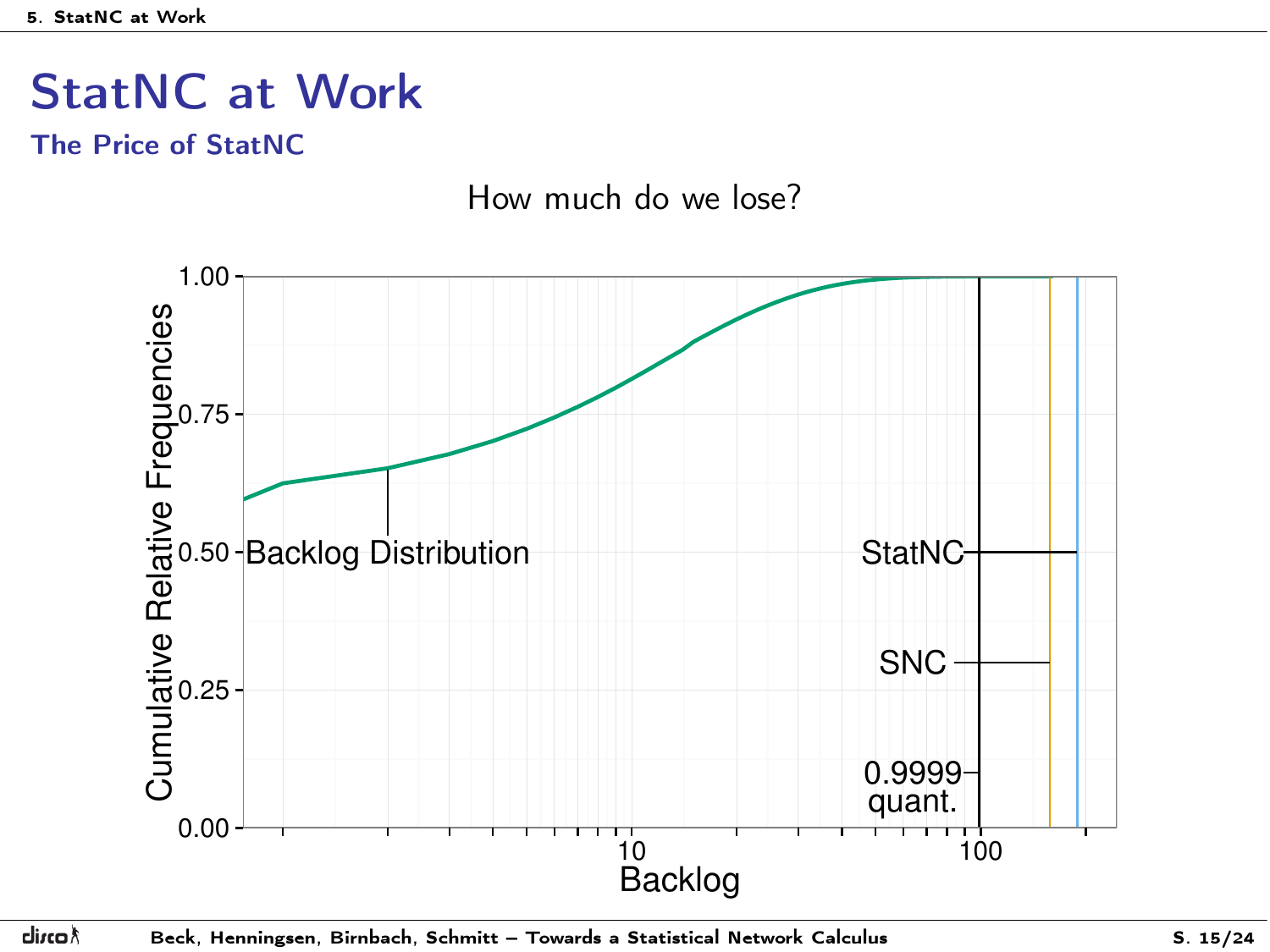<span id="page-27-0"></span>Questions and Opportunities

- Deriving a (statistical) model from observed arrivals rises new questions and opportunities:
	- $\overline{a}$  How can we weave statistics into the framework of SNC ( $\rightarrow$ necessary conditions)? Done!
	- n How much do we lose? Done!
	- □ Are dynamic adaptations possible (detrend seasonal effects)?
	- **a** Can we achieve a higher flexibility?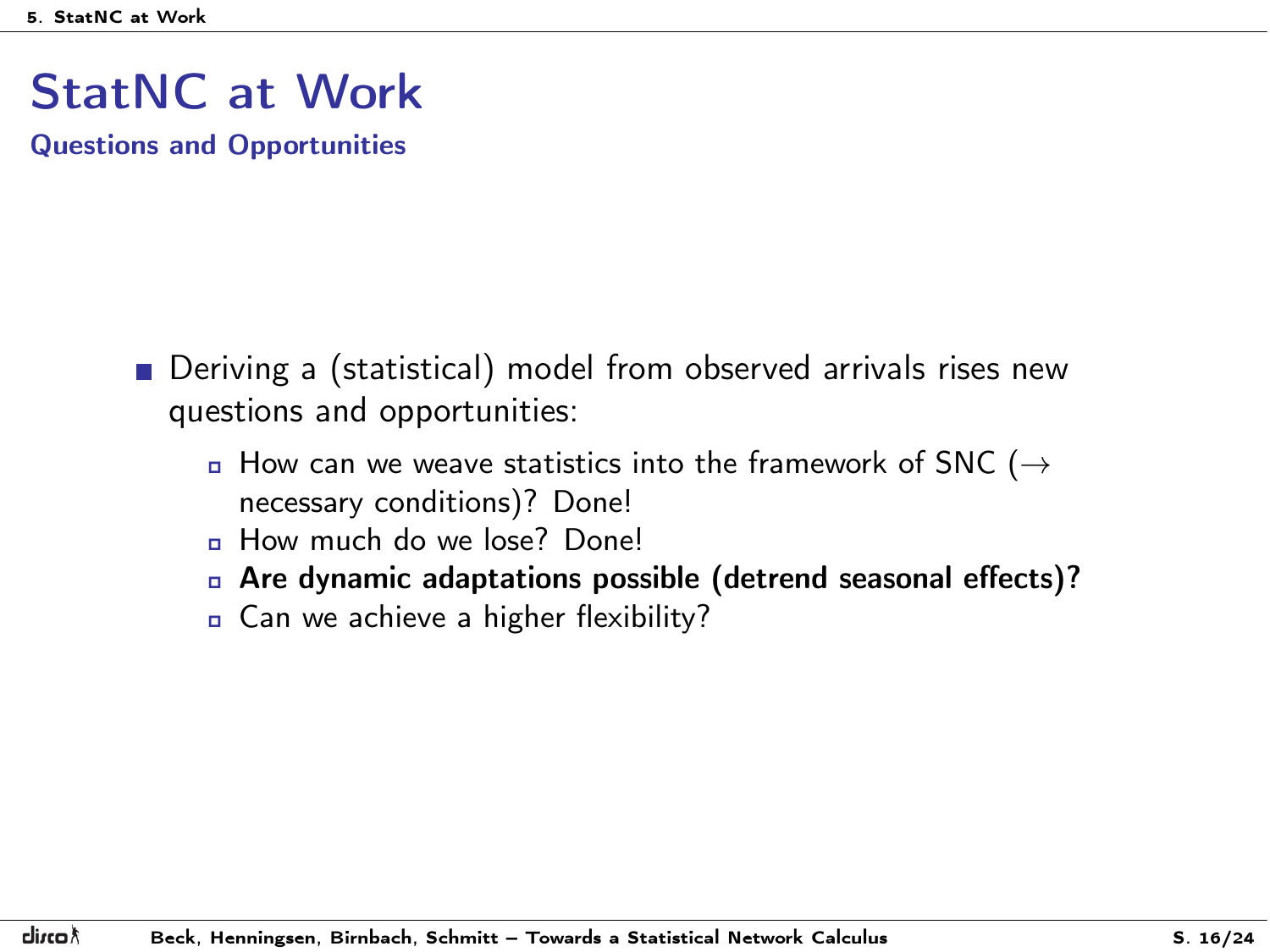<span id="page-28-0"></span>Dynamic adaptation

- SNC encounters problems for flows with seasonal changes.
- E.g: A diminishing flow: Large initial increments result in loose bounds later.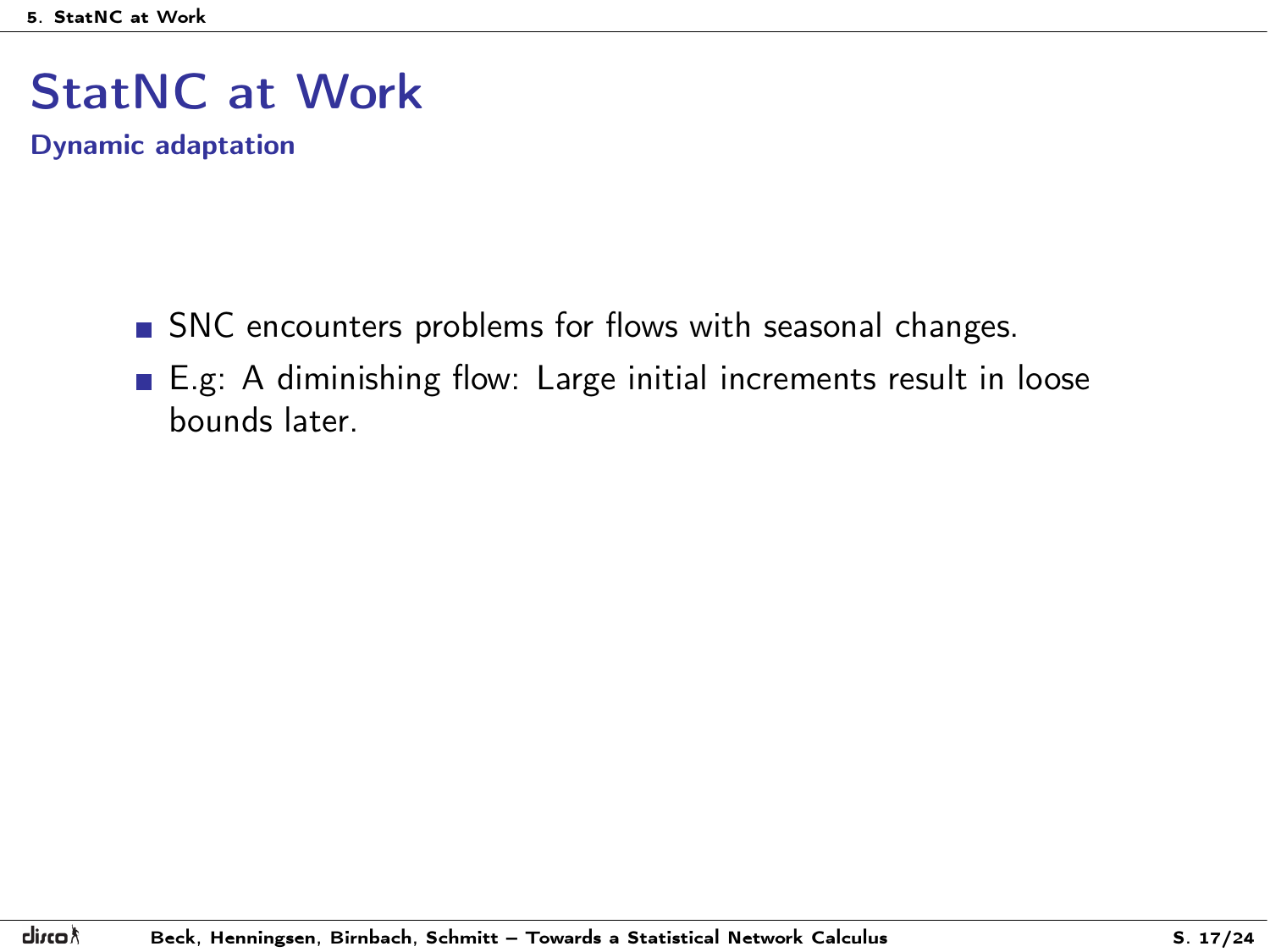<span id="page-29-0"></span>Dynamic adaptation

- SNC encounters problems for flows with seasonal changes.
- E.g: A diminishing flow: Large initial increments result in loose bounds later.
- We consider a Markov-modulated arrival, but with *High-* and *Low-*states.
- **T** Transition probabilities are very small  $\rightarrow$  seasonal effects.
- StatNC uses an observation window, while SNC full knowledge on the arrivals.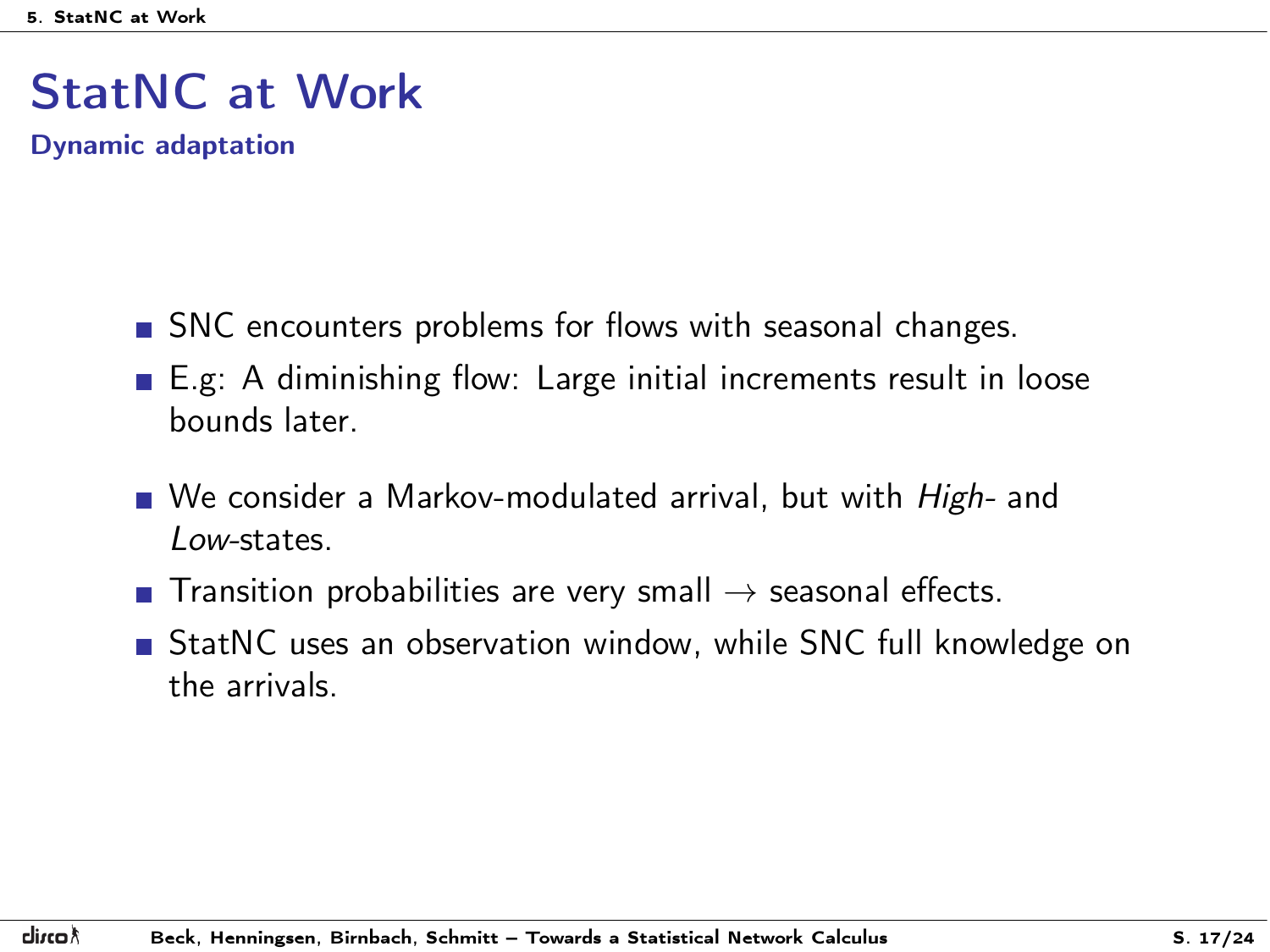<span id="page-30-0"></span>Dynamic adaptation

Are dynamic adaptations possible?

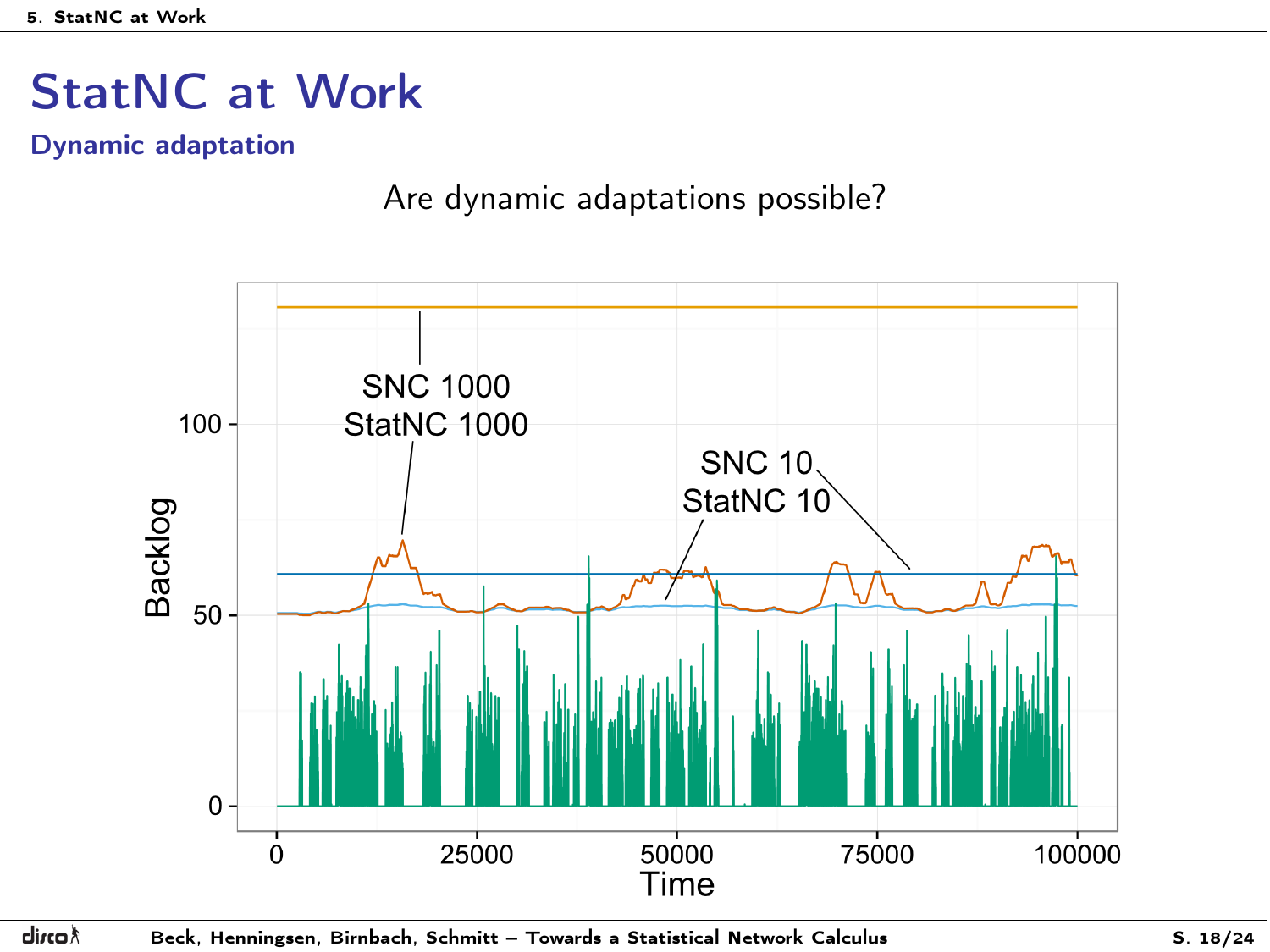<span id="page-31-0"></span>Questions and Opportunities

- Deriving a (statistical) model from observed arrivals rises new questions and opportunities:
	- $\overline{a}$  How can we weave statistics into the framework of SNC ( $\rightarrow$ necessary conditions)? Done!
	- n How much do we lose? Done!
	- <sup>ó</sup> Are dynamic adaptations possible (detrend seasonal effects)? Done!
	- **c** Can we achieve a higher flexibility?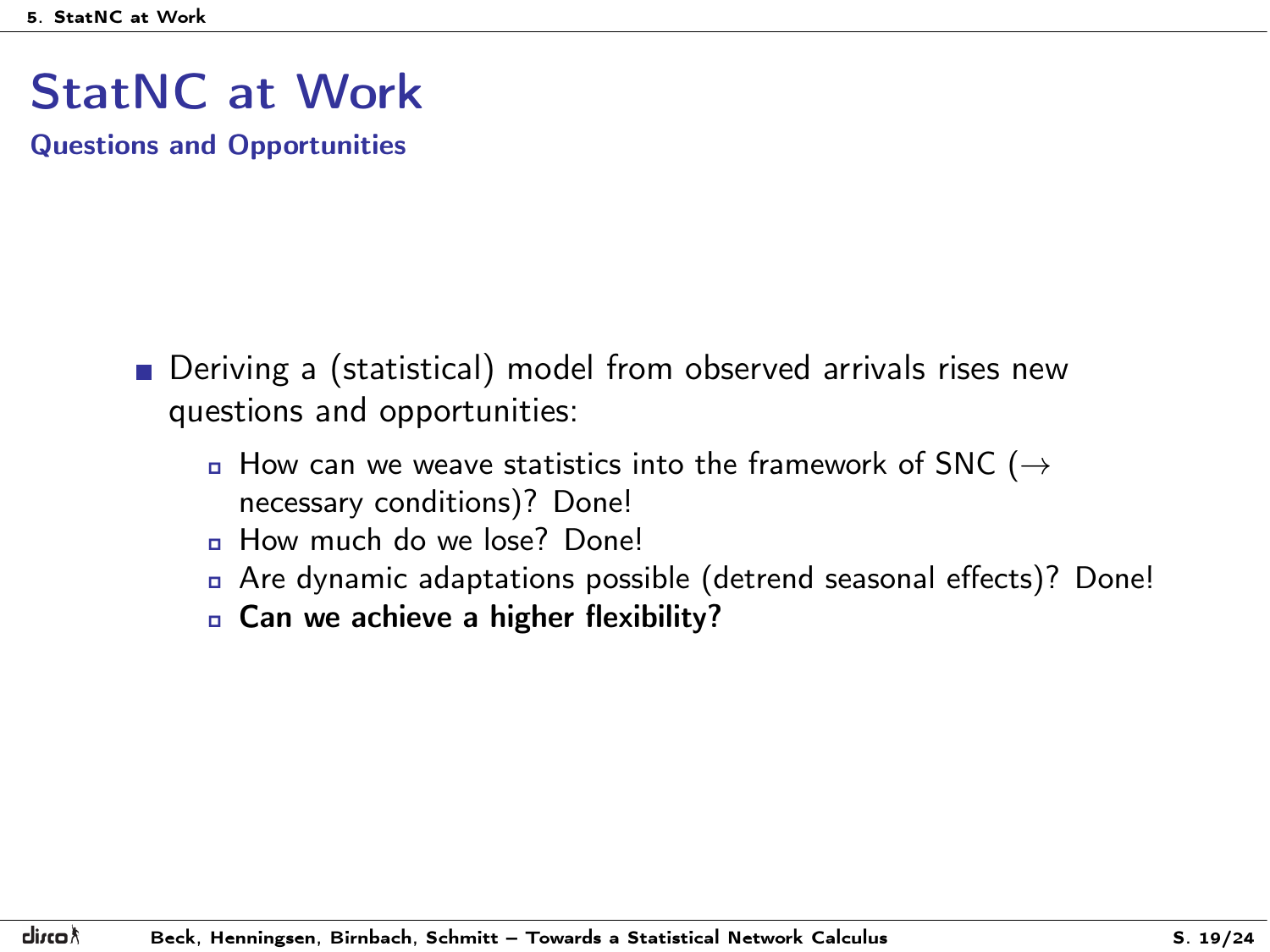<span id="page-32-0"></span>Robustness

- When making assumptions about the arrivals there is always the possibility we might err!
- What effects can this have on SNC and StatNC?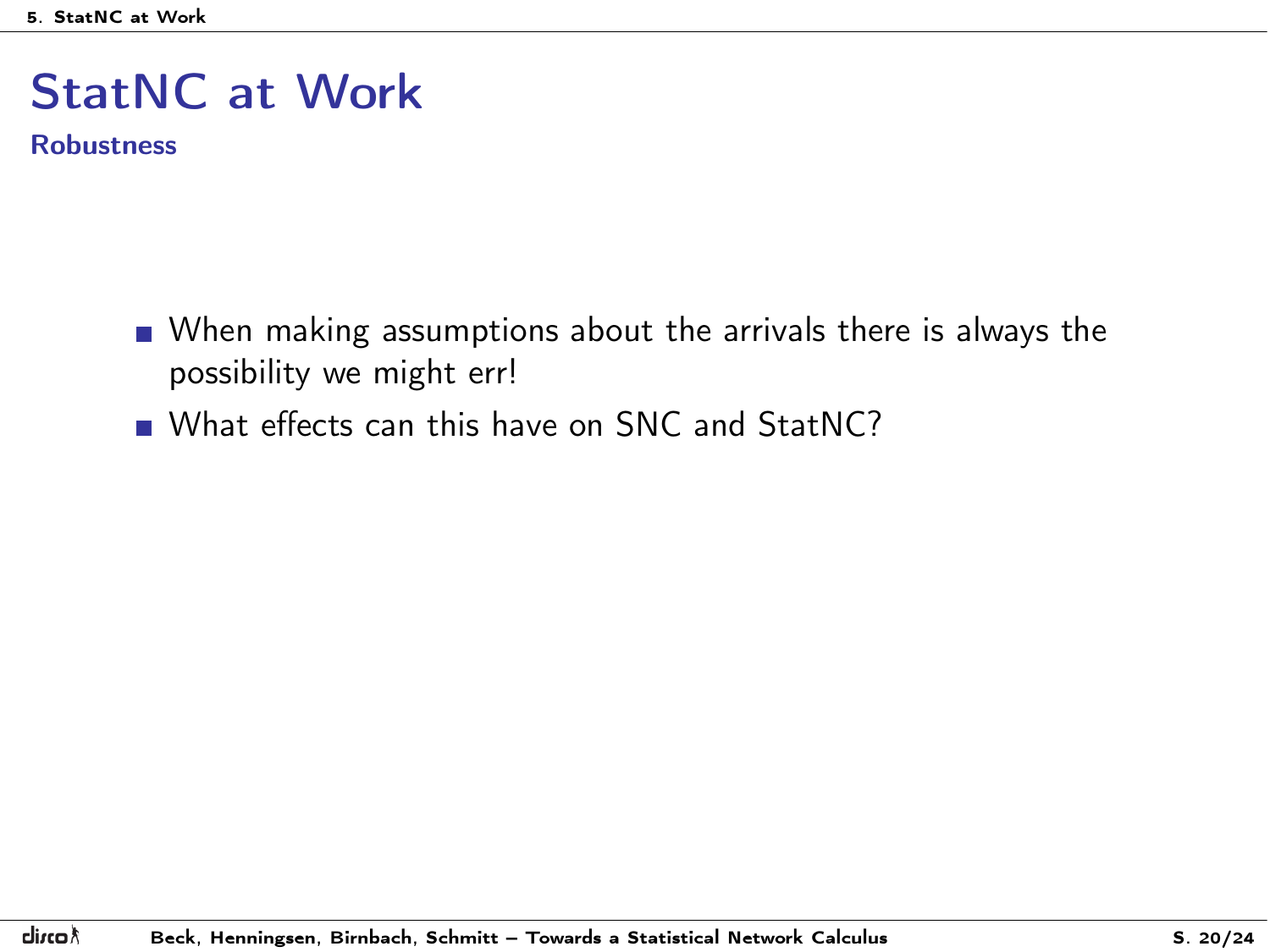<span id="page-33-0"></span>Robustness

- When making assumptions about the arrivals there is always the possibility we might err!
- What effects can this have on SNC and StatNC?
- We consider a scenario, where SNC makes a false assumption (assumes exponential increments) on the arrivals (having Pareto increments).
- StatNC however makes no assumption about the actual distribution of the increments.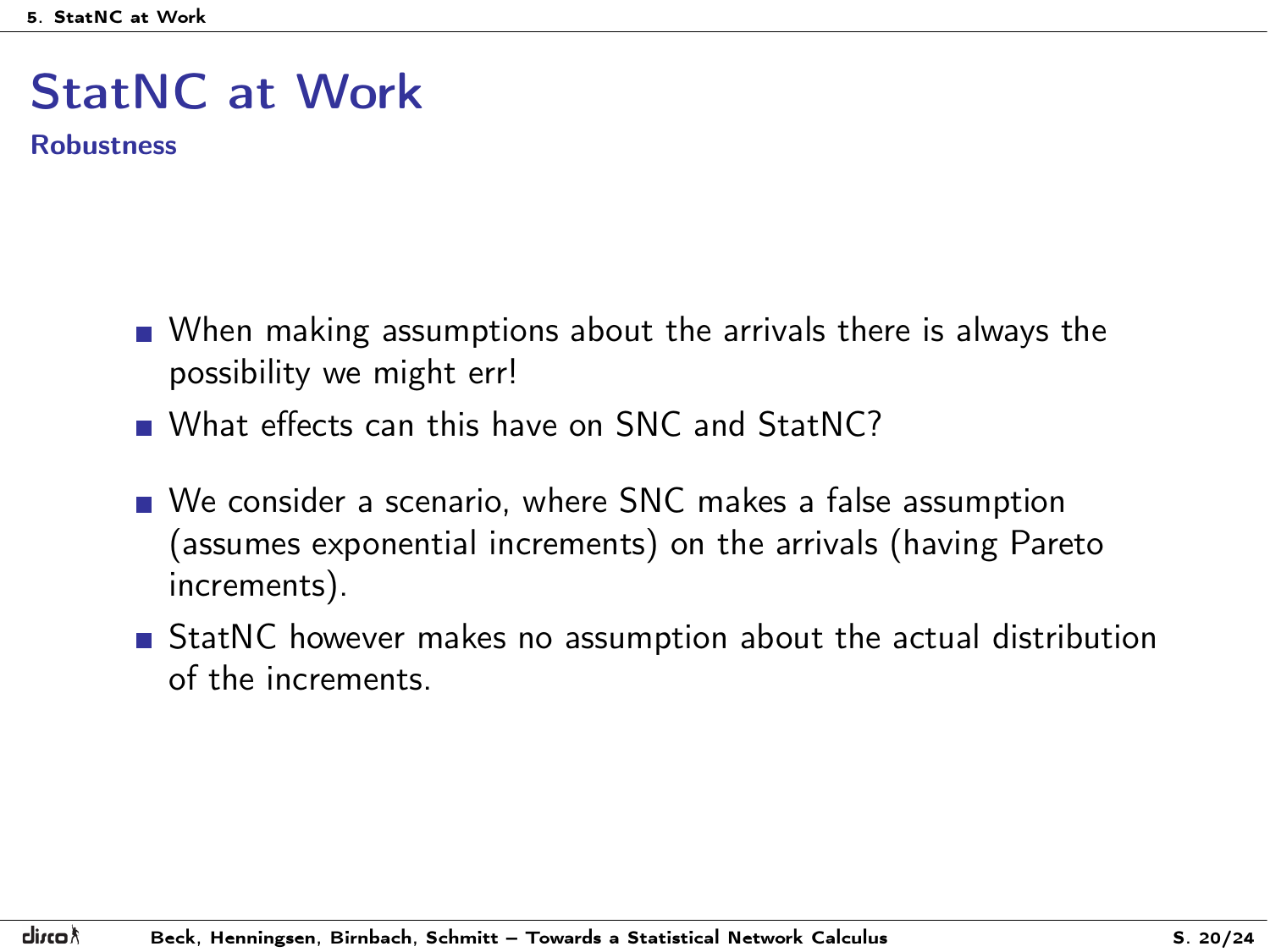#### <span id="page-34-0"></span>Robustness

What about the robustness of statistical methods?

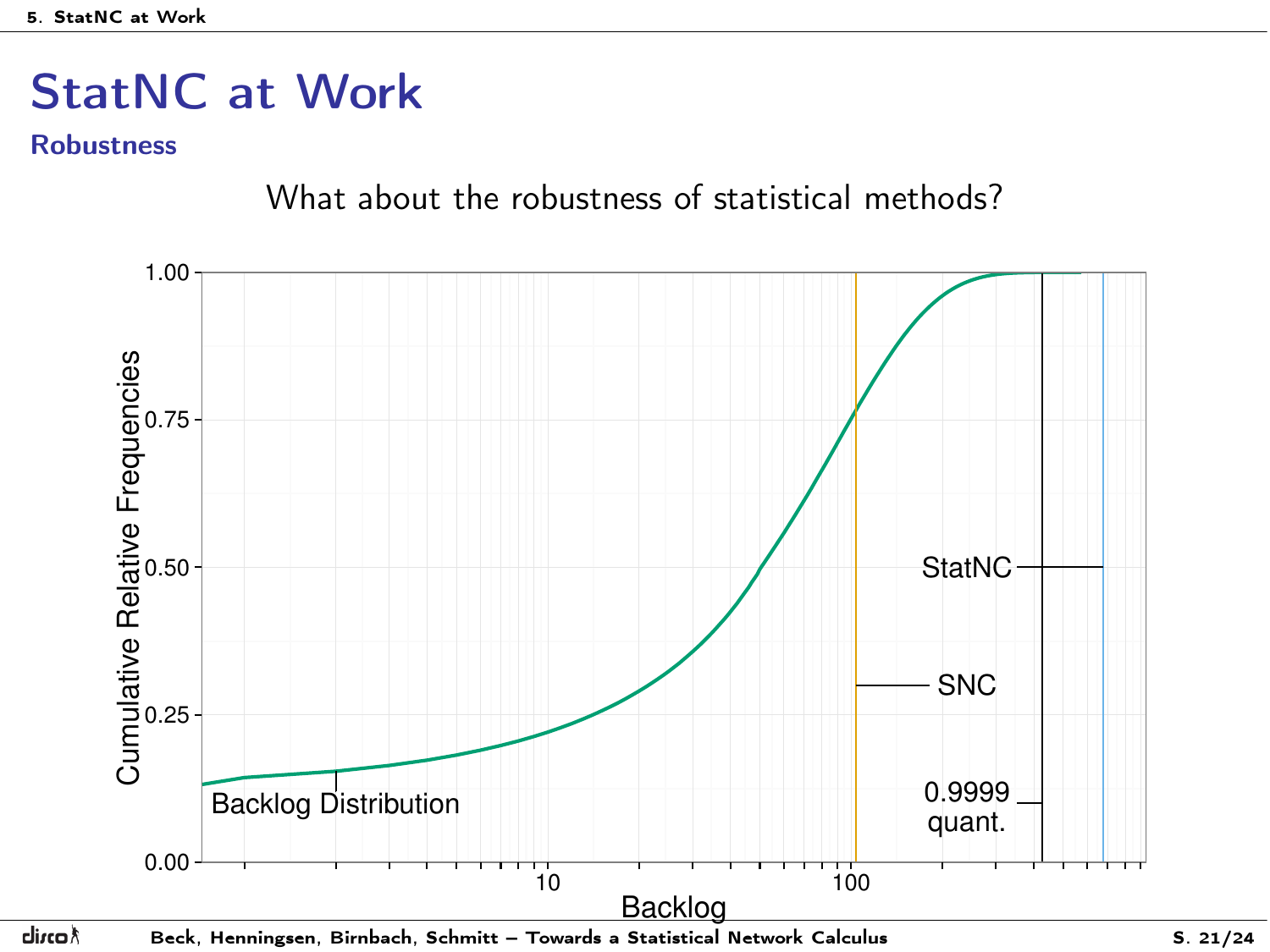## <span id="page-35-0"></span>**[Conclusion](#page-35-0)**

#### **1** [Motivation](#page-1-0)

#### 2 [Notations](#page-9-0)

- **3** [Statistical Framework](#page-15-0)
- 4 [Examples](#page-18-0)
- 5 [StatNC at Work](#page-22-0)

#### 6 [Conclusion](#page-35-0)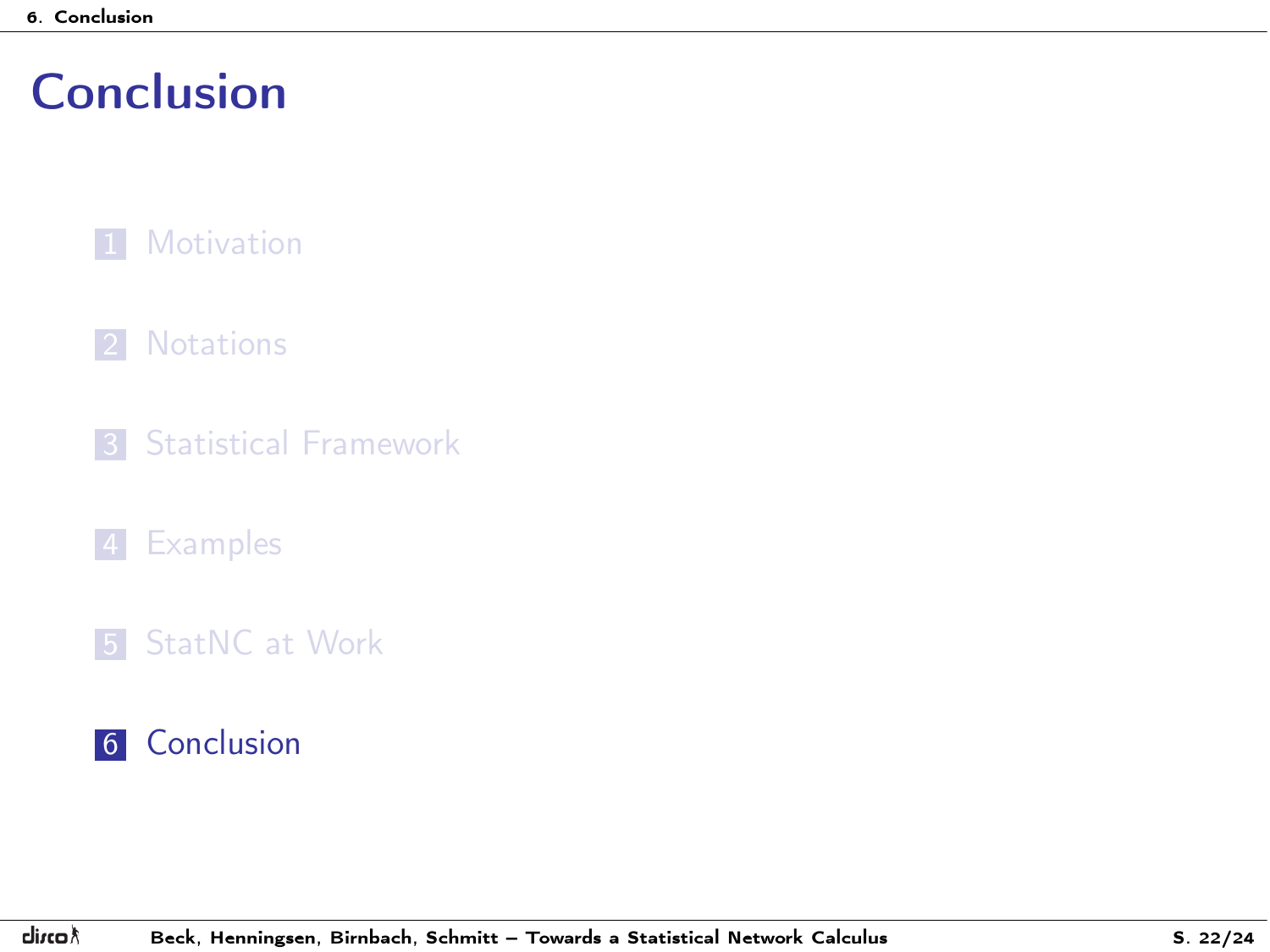### <span id="page-36-0"></span>Conclusion

- We gave a framework, which takes uncertainties about arrivals directly into account.
- **This merges statistical methods with SNC.**
- StatNC can detrend seasonal effects much better, even if SNC has complete knowledge about the arrivals.
- **The risk of making wrong assumptions on arrivals can be decreased** by using robust statistics.
- Using statistical methods is an important step towards the applicability of SNC.